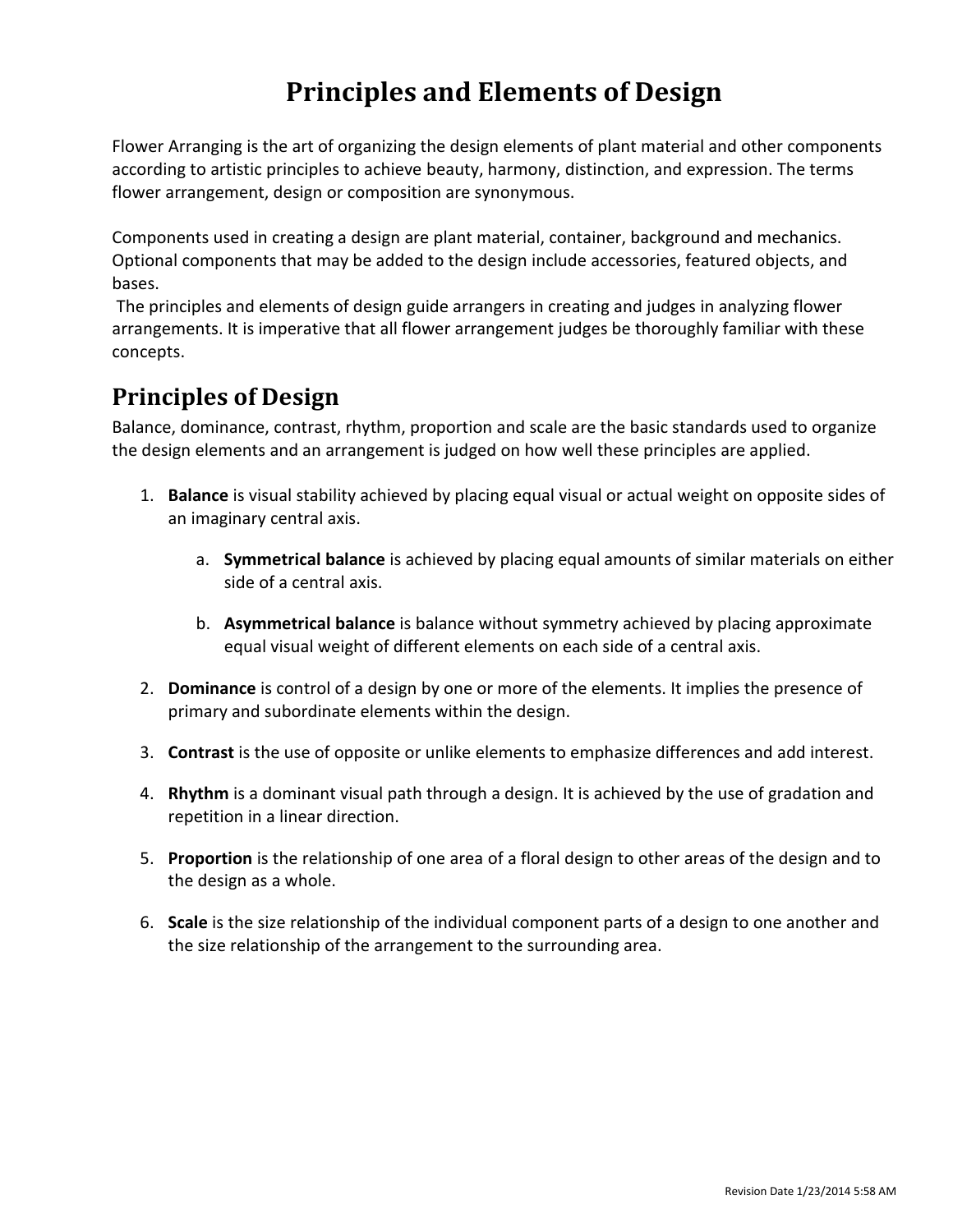# **Elements of Design**

Light, space, line, form, size, pattern, texture and color are the visual qualities used in creating a design and are common to all art forms. An arrangement is judged on the effective use of these elements.

- 1. **Light:** Illumination (natural or artificial) is necessary for vision. It affects color, shadows, and the visibility of a design.
- 2. **Space:** The open area in and around the arrangement. It includes the space in which the design is placed.
- 3. **Line:** A visual path that leads the eye through the design and establishes the structural framework of the design. It carries the rhythm through the design.
- 4. **Form:** The contour of two-and three-dimensional material. It applies to individual components within the design as well as the contour of the design as a whole.
- 5. **Size:** The visual dimension of line, shape, form and space.
- 6. **Pattern:** The visual quality created by a combination of lines, forms, colors, textures and spaces in the design. It is dependent on illumination.
- 7. **Texture**: The visual surface quality of the components, e.g. rough vs. smooth, dull vs. shiny.
- 8. **Color**: The visual response of the eye to light waves. There is a corresponding relationship between the principles of design and color. Warm colors (yellow, red, orange) seem to move forward. Cool colors (blue, green, violet) recede and seem farther away. An area of cool color will seem smaller than an equal area of warm color. The qualities of color are:
	- a. **Hue or Chroma**: The specific name of a color such as red, green, etc.
	- b. **Value**: The lightness or darkness of a color. Pink is a light value of red obtained by adding white. It is called a tint. Maroon is a dark value of red obtained by adding black and it is called a shade.
	- c. **Intensity**: The brilliance or dullness of a color.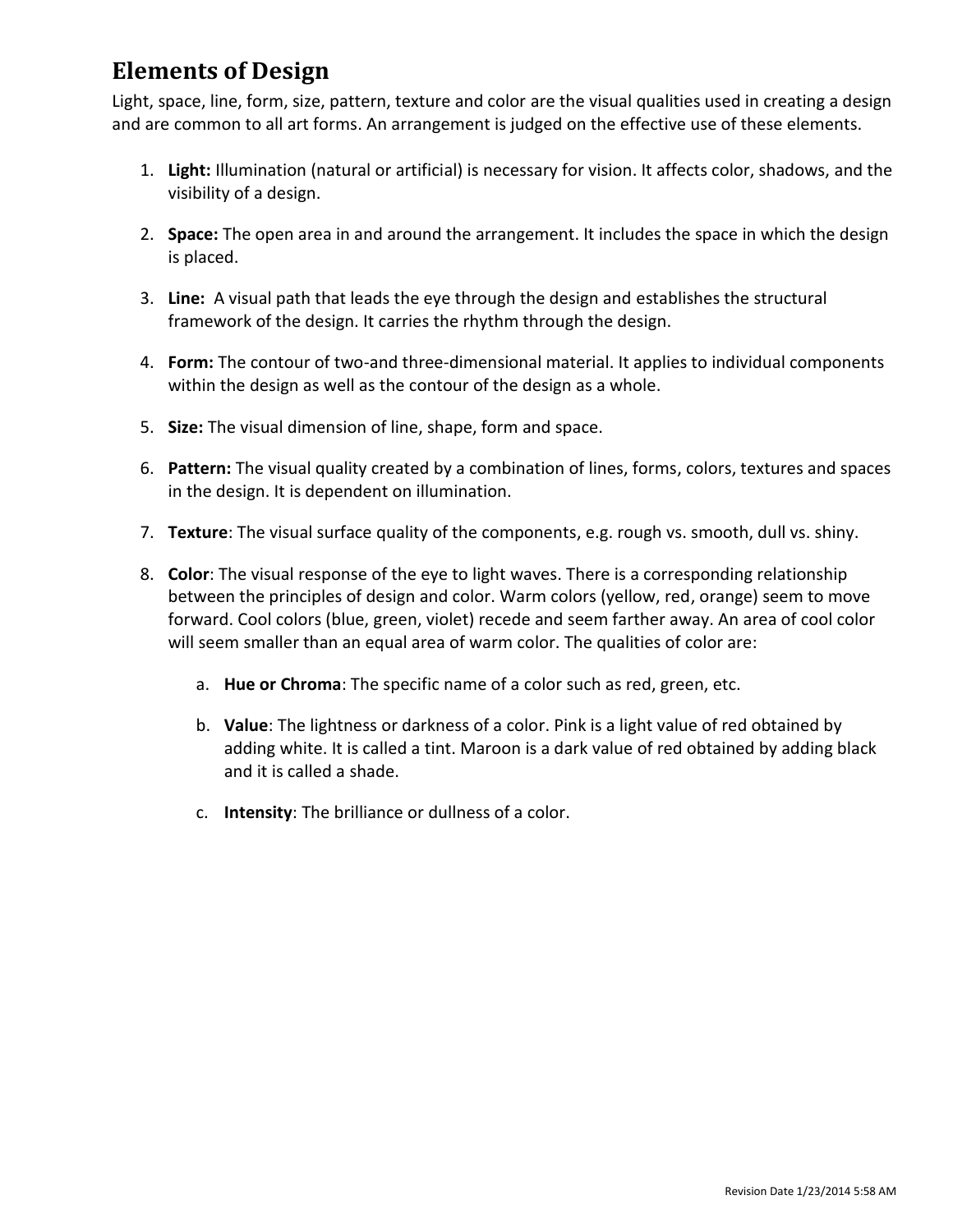# **Color Wheel**



Relationships between colors are described by the color wheel. Used by artists of various expertise, the color wheel introduces primary, secondary and tertiary colors as well as color complements. The primary colors are red, blue and yellow, and cannot be created by mixing other elements. However, any two primary colors mixed together will yield a secondary color - orange, green or purple. Tertiary colors are created by mixing a secondary color with a primary color. For example, yellow-green is made by mixing the secondary color green with the primary color, yellow.

Color Complements are color opposites and contract each other, creating a vibrant, active color palette. They are located on opposite sides of the color wheel from each other. An example of a pair of complementary colors is purple and yellow.

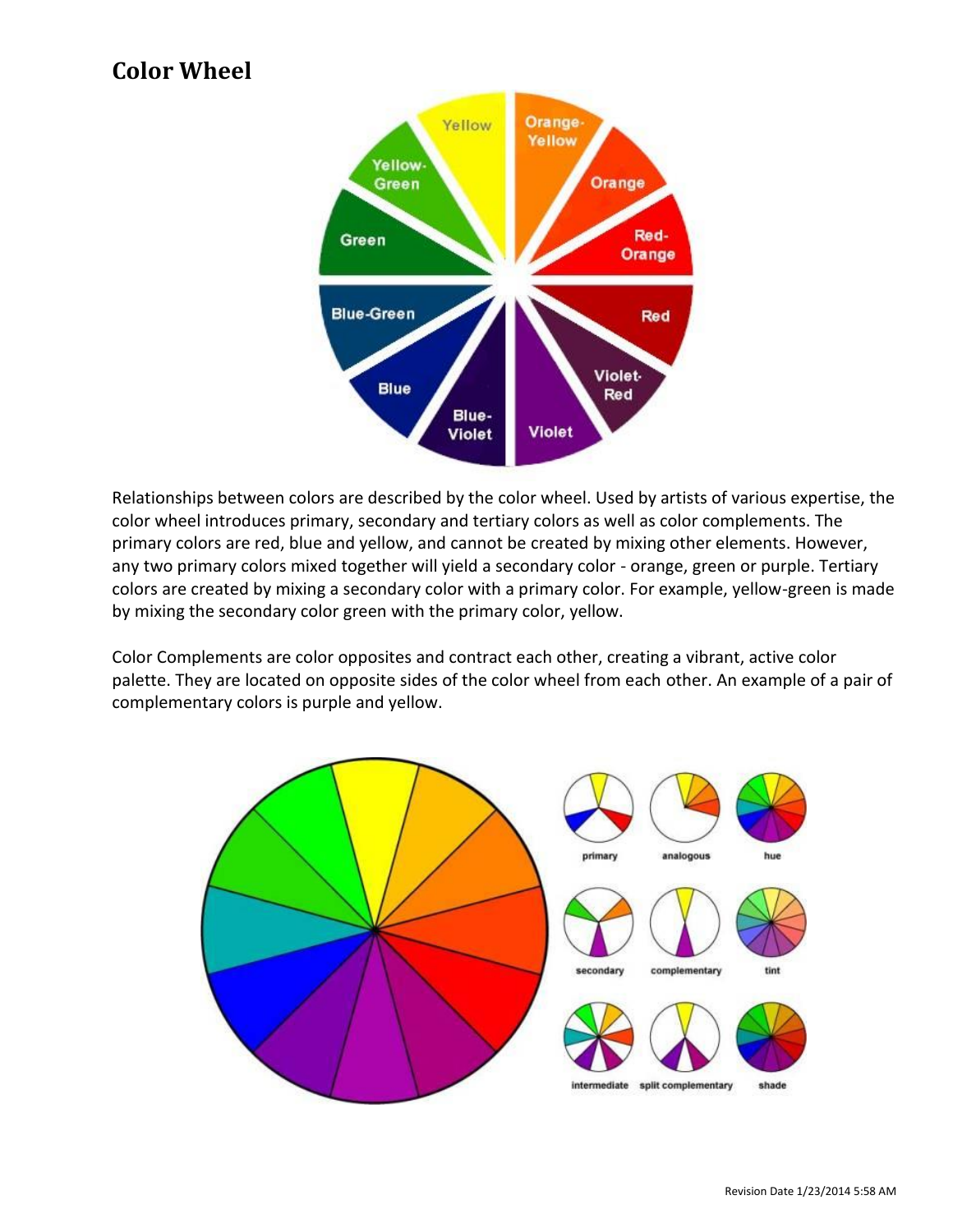# **Color Terms**

| <b>Primary Colors</b>   | Red (carmine), yellow and blue (phthalocyanine) from which all other colors<br>may be mixed.                                                                                                                                                                                                          |
|-------------------------|-------------------------------------------------------------------------------------------------------------------------------------------------------------------------------------------------------------------------------------------------------------------------------------------------------|
| <b>Secondary Colors</b> | Orange, green and purple, made by mixing adjacent primary colors on the color<br>wheel.                                                                                                                                                                                                               |
| <b>Tertiary Colors</b>  | Colors located between primary and secondary colors on the color wheel,<br>created by mixing any adjacent primary and secondary color.                                                                                                                                                                |
| Hue                     | The clearest form of any color, without the addition of black, white or its<br>complement.                                                                                                                                                                                                            |
| Chroma                  | The intensity, strength or saturation of a color. The intensity of a hue can be<br>reduced by its complementary. For instance, the intensity of green can be<br>reduced by adding red -- the eventual result being a neutral gray.                                                                    |
| Value                   | The lightness or darkness of a color, e.g. light or dark blue.                                                                                                                                                                                                                                        |
| Shade                   | A color darkened by adding black.                                                                                                                                                                                                                                                                     |
| Tint                    | A color lightened by adding white.                                                                                                                                                                                                                                                                    |
| Complementary<br>Color  | Colors opposite each other on the color wheel. Mixing complementary colors<br>will produce gray.                                                                                                                                                                                                      |
| Monochromatic           | A color scheme using values of only one color. Sepia (reddish-brown) is a<br>common choice in illustration.                                                                                                                                                                                           |
| Analogous               | A scheme using two or three adjacent colors on the color wheel. Example:<br>yellow, yellow-green, green or blue, purple, violet. This scheme is equally useful<br>in creating a simple palette for an illustration or a garden design.                                                                |
| Warm colors             | Generally thought of as yellow, orange and red, which seem to advance toward<br>the viewer. However this distinction may also be made of blues and greens.<br>Example: ultramarine blue is 'warmer' than cobalt blue. Willow green is<br>'warmer' than sage and Cadmium red is 'warmer' than carmine. |
| Cool Colors             | Generally, blues, greens and violets, which appear to recede.                                                                                                                                                                                                                                         |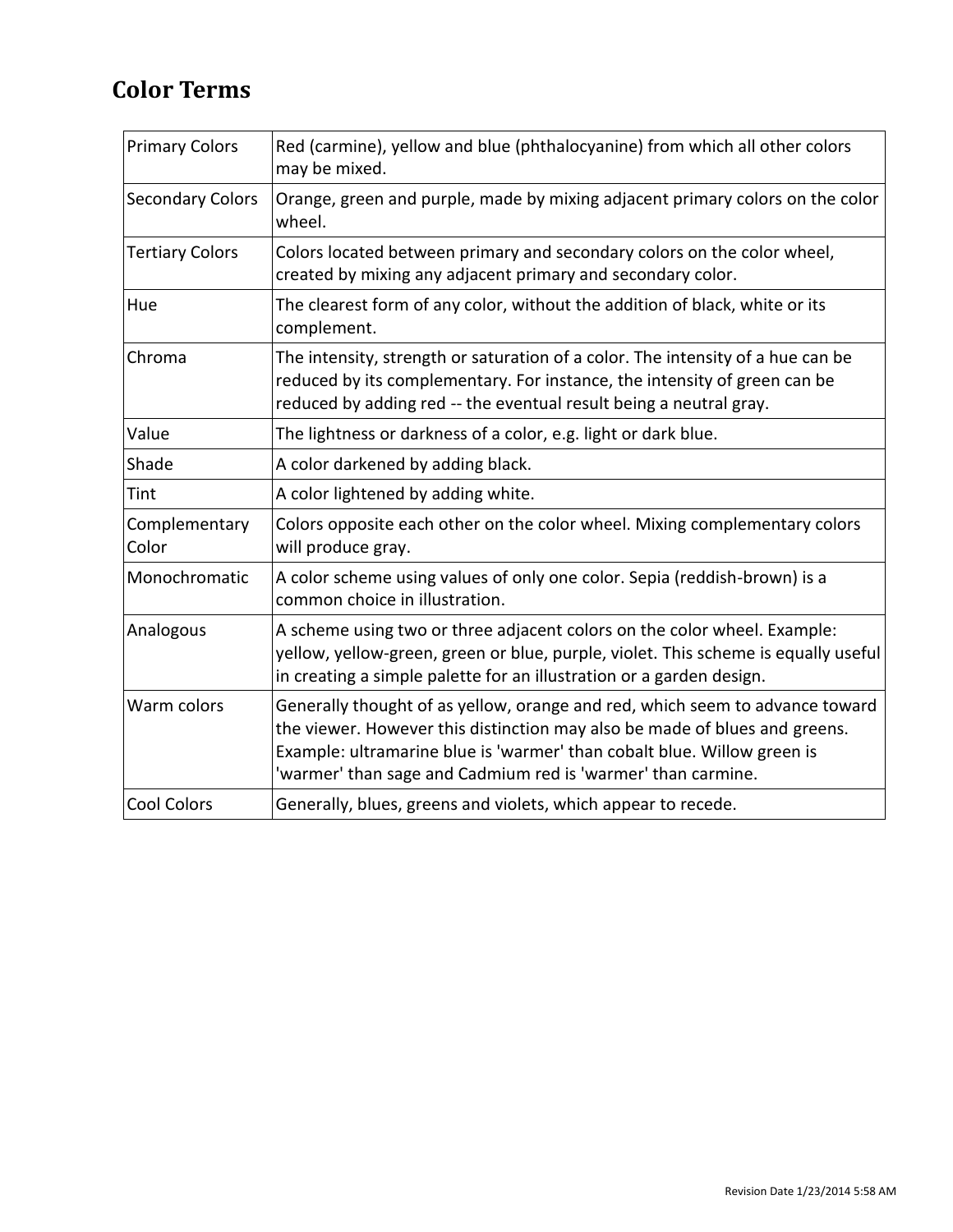# **Additional Study Materials**

# **Clevett Principles and Elements Workshop Lecture**

The following information was written by Julia A. Clevett for the Garden Club of Virginia Judges' Workshop held March 23, 2009 and is used with the author's permission. "I am in my element, working on my principles."

#### **Introduction**

Floral Art, Flower Arranging and Floral Design are synonymous terms used to refer to the art form in which plant material is a required medium. It is defined as the art of organizing the Elements of Design according to the Principles of Design, to attain the Attributes of Design, which are Beauty, Harmony, Distinction, and Expression.

Elements and Principles, what are they and what effect do they have when applied to the art of Floral Design? Basically, the elements are physical characteristics of components that make up a flower arrangement (Design). Principles are the ways in which the components are brought together within the Design. This concept can be compared with a cooking recipe in which we have the ingredients (i.e. The Elements) for making the dish and the method by which we bring the ingredients together (i.e. the Principles) for a successful result.

#### **The Elements of Design**

The eight Elements of Design are: Color, Light, Space, Line, Form, Pattern, Texture and Size. These are the tangible or physical characteristics of all matter, plus space and light. All of these are, in some way or another, interrelated, so when a component is selected you will no doubt have several Elements combined in one component (e.g. an orange). You will have the color orange, a round form, a patterned skin, with a rough texture. In addition, you will have size, because the orange can be large, medium or small. This analogy could also be used for non-plant material. For example, a tennis ball would have exactly the same Elements as an orange, except they are all uniform in size due to the fact that they are made that way. They can also have differing textures. Note the Elements are a given factor; they are always present. You will have some of them in some shape or form, no matter what component is selected.

#### **Review of Elements of Design**

**Color**: Visual results of the eye transmitting and the mind interpreting the wavelength of light from the surface of the object being viewed. Each perceived color is of a certain wavelength. The properties of color are Hue – the name of the color, Chroma – the degree of purity of color, Value – the pure color may be diminished by the addition of black or white, Intensity – pure color may be affected by the addition of grey or a complementary color. This will also affect the Tone of the color. Advancing colors (or warm colors), for example, yellow-green, through orange-red/violet will hold the eye, while Retreating colors (or cool colors) for example, green through blue/violet do not hold the eye as forcefully and tend to retreat.

**Light:** There are two types of light, Natural (sunlight) and Artificial (manufactured). Any type of light will have an effect on a Floral Design. It may change the colors of the components, enrich the textures of components, or create shadows. A concentration of light in one area of a design will affect depth causing the eye to move through the design.

**Space**: Space is the open area/s in and around a design. In Creative Design, space is a main component of the design. Creative designs are of space, where Traditional Designs are designs in space. It should be noted that space is always three-dimensional in floral design.

**Line**: Line is the one-dimensional visual path through a design. It may be long, short, weak, strong, thick, thin, straight or curving. The techniques of creating line are twofold – Actual Line is created through very linear materials. *Applied Line* is achieved through the repetition of color, texture, form and size in a linear direction.

**Form**: A three-dimensional object has form. It should be noted that form differs from shape. Form, being threedimensional, while shape is two-dimensional. Therefore, flowers have form, while leaves have shape. A closed form is a solid mass, compact, more solid than the space used. An open form spreads out providing spaces within the design. Therefore, any object or the whole design itself will appear to be visually lighter.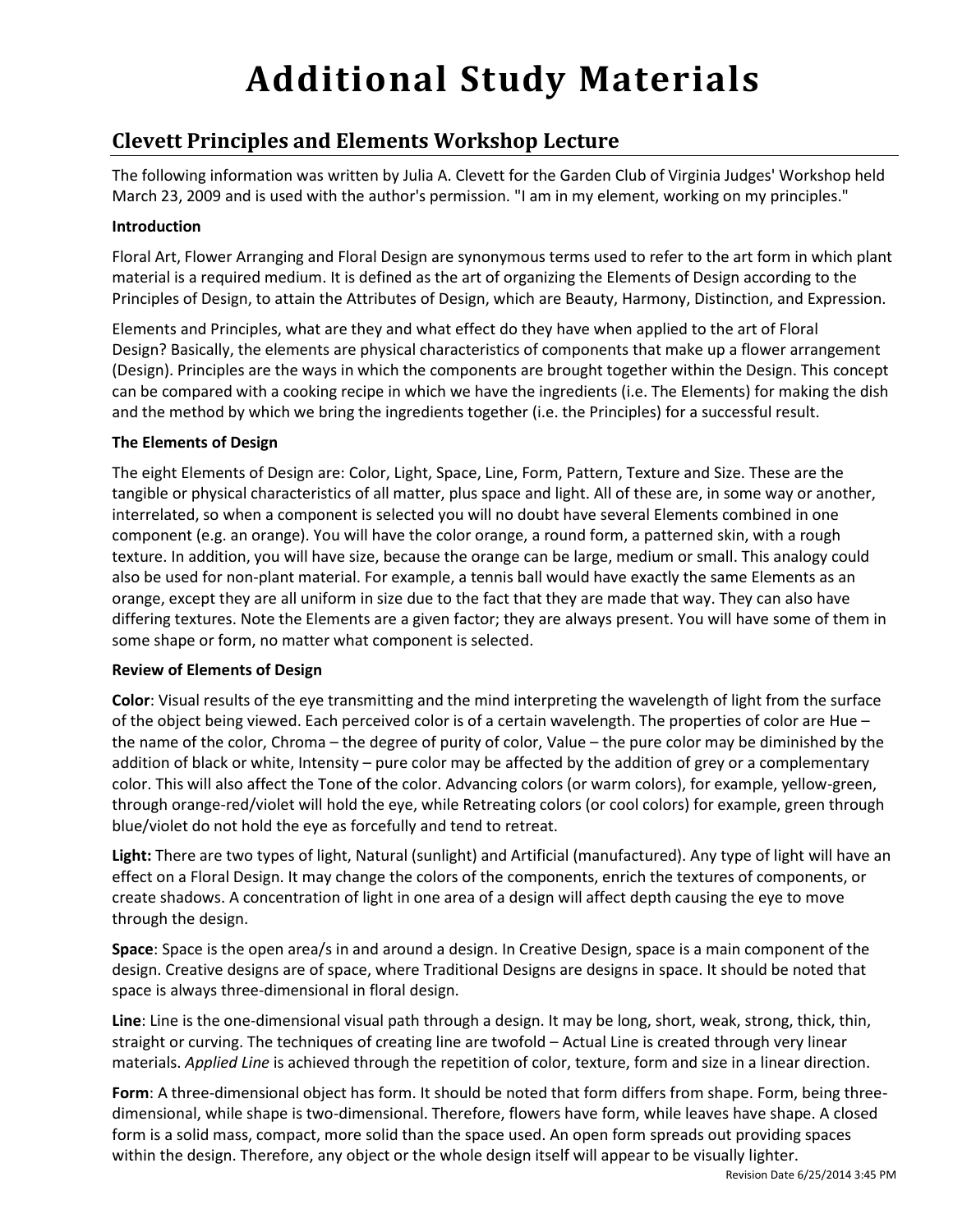**Pattern**: There are three kinds of patterns, Color/Texture Pattern formed by placement of shapes of differing colors and textures. Growth patterns create solids and spaces, as seen in a flower, Silhouette, which is pattern of clarity (uncluttered).

**Texture**: A surface quality of a component. It should be noted that texture will always modify color. A smooth, shiny surface will advance, whereas a rough, dull surface will retreat.

**Size**: In Floral Design, size is a visual dimension of a component, rather than the actual dimension.

#### **The Principles of Design**

The six Principles of Design are: Balance, Contrast, Dominance, Proportion, Scale and Rhythm. The Principles of Design are the basic art standards by which all visual art is judges and are common to all types of visual art. They are intangible and can only be visualized or sensed through their application to the tangible and physical characteristics of the components within the design.

#### **Review of the Principles of Design**

**Balance**: Is usually the first Principle noticed. Stable Balance within a design is achieved by placing equal weight (either actual or visual) on opposite sides of an imaginary central axis. An imaginary vertical axis through the center of a design will help to determine the actual or visual weight from top to bottom. Most Traditional designs are organized with this type of Balance in mind.

Symmetrical Balance, sometimes referred to as Formal Balance, is created by similar components being placed in a mirror image of each other, on either side of the imaginary axis. Asymmetrical Balance, sometimes referred to as Informal Balance, is achieved by an equal visual weight comprised of different materials NOT organized in a mirror image, but are so related that there is a satisfying sense of equilibrium. Most Creative designs are organized in this manner.

Dynamic Balance is not the third type of Balance but rather a creative technique of component organization resulting in Balance, tension and Rhythm in a creative design. This implies Balance and Counter-Balance through placement of components that follows the principle that when opposing forces neutralize each other and stand in equilibrium, Balance is achieved. When elements are place in opposition to each other, tension and Rhythm are achieved and this, in turn, will create Balance.

Plastic organization, Penetration of Space, and Interpenetration of Space are terms used by artists in association with Dynamic Balance. (These are discussed in detail in the next section.)

**Contrast**: Contrast is achieved by placing unlike or opposite characteristics of a single element together in order to emphasize their differences. Contrast will provide interest in a design. It exists only within a physical characteristic, for example, line may be long or short, color may be light or dark, size may be large or small, texture may be rough or smooth. Equal amounts of contrasting textures, colors sizes, etc. will divide attention and dominance will be lost. However too many contrasts in a design will result in a busy, confusing design having erratic Rhythm.

**Dominance**: Defined as the greater impact within each of the physical characteristics of a design. Dominance provides control, for example, more straight lines than curved, more of one hue than another, more round forms than angular ones, etc. Dominance implies Subordination of one characteristic of an element such as line, color, or texture. Bear in mind that repetition does not necessarily result in dominance. A small area of bright, pure hue will appear stronger than a larger area of a lighter value hue.

**Proportion**: this is a comparative relationship of areas and mounts. The ratio of color, form, etc. as they relate to each other in a design, also the ration between the area that is occupied by the design and its allotted space. In other words, does the completed design fill its Frame of Reference? Is it too large or too small?

**Rhythm**: Rhythm is created by a dominant visual path of line/s, color/s and/or form/s throughout a design.. Rhythm brings life and the illusion of movement to a design. It should be noted that Traditional designs, particularly Mass and Line-Mass depend on gradation for pleasing Rhythm, where Creative Designs will achieve Rhythm through areas of interest carefully equated over the entire design and seldom rely on gradation for Rhythm. The push/pull of tensions create eye movement from one area of interest to another.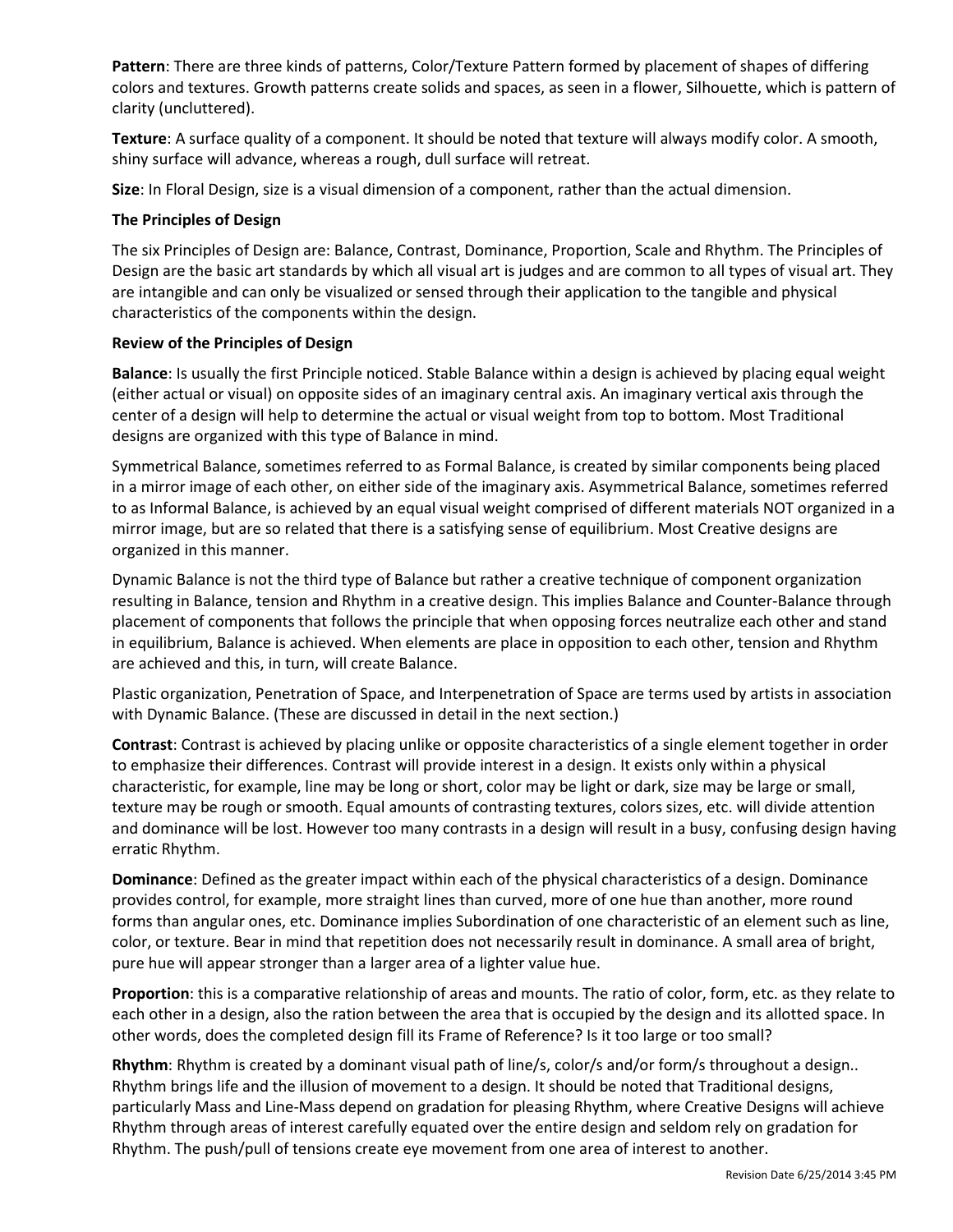**Scale**: Defined as the size relationship of one object compared with another in a design. Scale differs from Proportion in the Scale deals with individual components in a design on a one-to-one basis, where Proportion is the pleasing ration between overall areas and amounts in a design. Note the word Scale is always singular, it cannot be made plural otherwise the meaning of the word changes completely, hence the one-to-one relationship of components within a design.

#### **Terminology of Creative Floral Design**

The following is an explanation of the terminology used primarily when discussing the attributes of Creative Design. It involves the three-dimensional placement of components with a volume of space thus shaping and molding space, through the placement of physical components. Juxtapose Penetration of Space and Interpenetration of Space are techniques for achieving Plastic Organization. It is important to understand and become familiar with this terminology because space is a major element of Creative Design.

**Plastic Organization**: A designer will organize the components by means of Plastic Organization. This term is used in the art world and refers to the thoughtful placement of components within a three-dimensional area (height, width and depth) in order to mold space/s within that area. If this has been handled skillfully, the eye will move through the design. The design will have Rhythm and Movement from the foreground, middle ground to background and back again.

**Juxtapose**: What do we man by Juxtapose? It is the placement of components in a design side-by-side, front-toback or above and below, in such a manner that depth and three-dimensional unity are enhanced.

**Penetration of Space**: This is defined as placing plant material and/or other components to create a strong diagonal thrust through a volume of space, usually from foreground to back ground, in order to enhance visual depth, rhythm and dynamic balance.

**Interpretation of Space**: This is defined as the presence of space in and around and about the tangible components within a design.

#### **Judging According to the Elements and Principles of Design**

It is all very well to know what the Elements and Principles of Design are, but we must know how to apply them when judging floral designs. This is easier said than done. As judges, you are, no doubt, familiar with the Elements and Principles. The skill comes in being able to apply this knowledge when judging. Elements and Principles are utilized in both Traditional and Creative Design, but as we are aware, these design styles are significantly different. Traditional Design has a set format, handed down from Oriental and Early European design. A Traditional Design type is created for a set space, such as a table, fireplace mantel, etc. This is why such designs are called "Designs in Space". Consideration of enclosed space is of little importance. A Creative Design is a "Design of Space". For all Creative Design types, the relationship between form and space is a vital consideration. As we are aware, on the Artistic Point Scoring Sheets for Design, the category "Design" is worth a total of 42 points of the total number value (100points). This is why it is so critical to understand the Elements and Principles of Design.

In what way do we break down this number of points (42) by applying the elements and Principles of Design? This can be handled in the following manner. There are six Principles of Design; therefore each Principle is worth a maximum of 7 points. Points should be deducted when applying the Principles of Design to the Elements of Design. For example, how well was the Element Color used in the design? Was it too dominant, or was it not dominant enough? Was the color balance in the design well handled? Or was there too much of one color on one side or other of the design, which will create a Balance problem? It will be dependent upon the degree of infraction as to how many points will be deducted out of the total.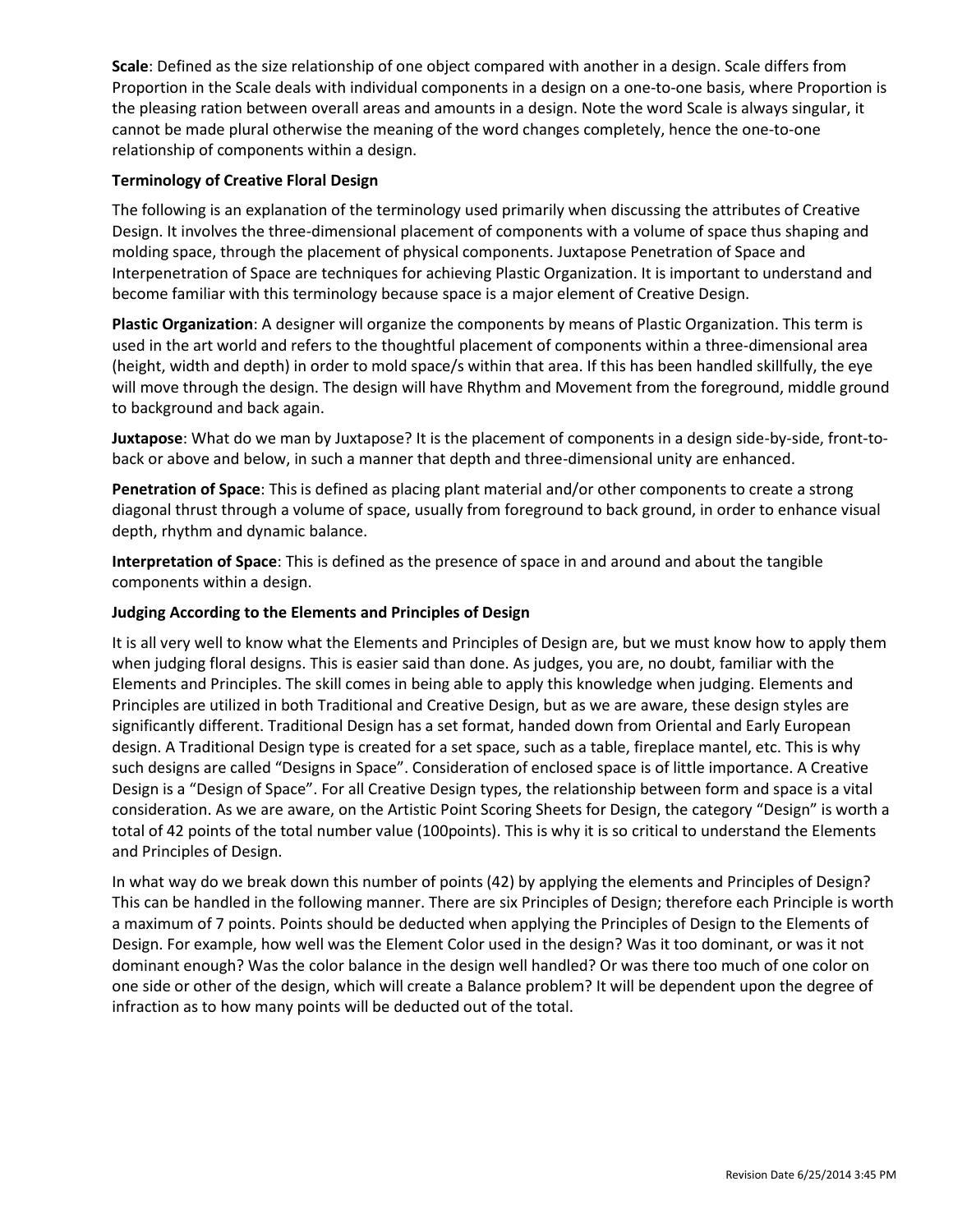| Conformance to schedule                                                      |  |
|------------------------------------------------------------------------------|--|
| Design (elements and principles)                                             |  |
| <b>Artistic Concept</b>                                                      |  |
| Expression (selection of materials and interpretation of class by exhibitor) |  |
| Distinction (marked superiority in all respects)                             |  |
| Total                                                                        |  |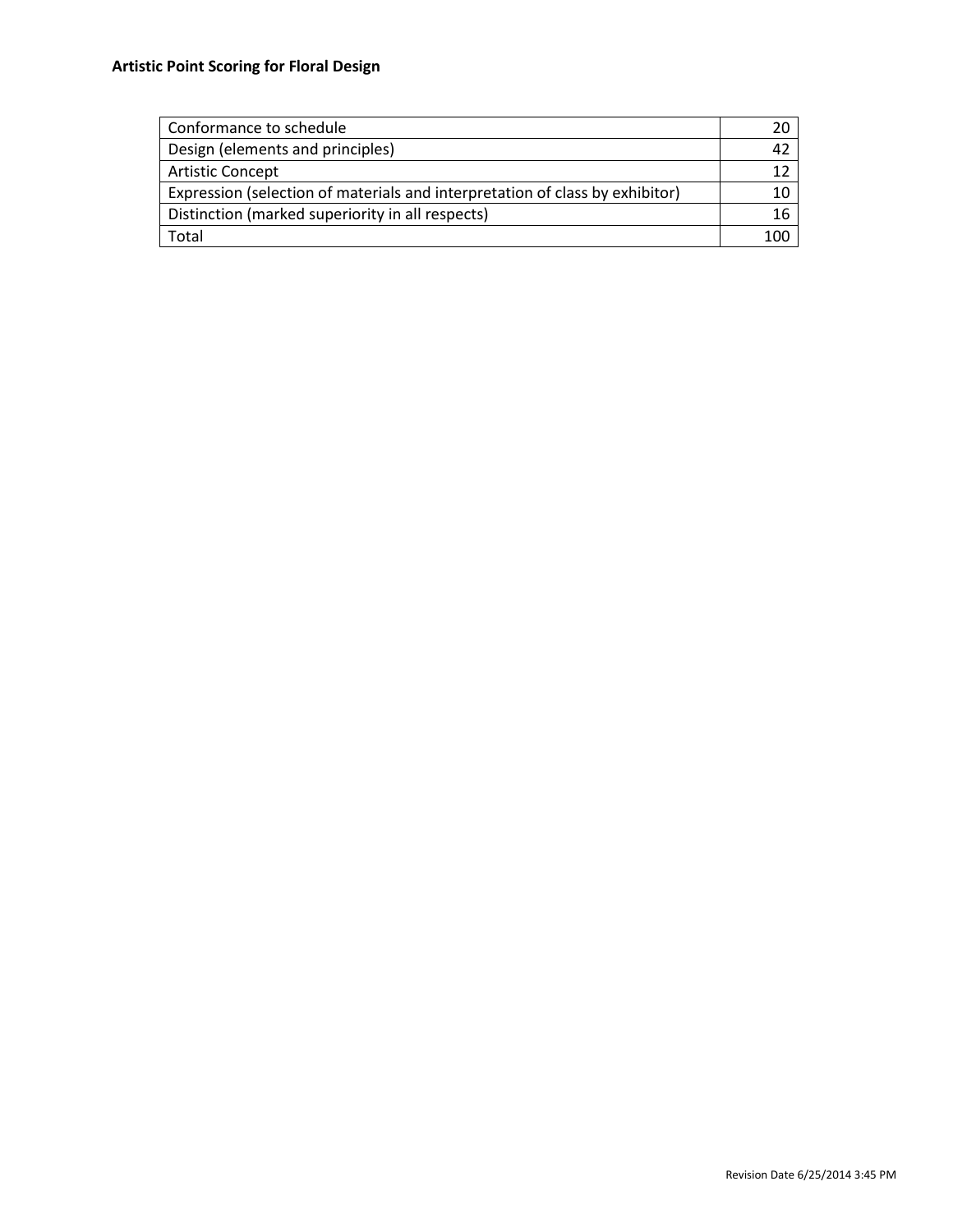# **Principles of Design**

# **Balance**

We all like a sense of order and a feeling of stability in life and generally avoid anything that upsets this. When we arrange plant material we want it to balance and *look* balanced. The GCV *Flower Shows Handbook* (at www.gcvirginia.org) describes balance as "visual stability achieved by placing equal visual or actual weight on opposite sides of an imaginary central axis."

Balance in flower arranging takes two forms – physical and visual. Actual balance means an object stays up and does not fall over, but it is also crucial in flower arranging for that object to appear balanced and not top or bottom heavy or lopsided. This is visual balance.

There are two fundamental types of visual balance – symmetrical and asymmetrical. Whatever their style, arrangements need to be balanced vertically and horizontally.

*Symmetrical* balance means that the weight and *outline* of the plant material are the same each side of a vertical axis rising from the center of a symmetrical container. This kind of balance is restful, stately and dignified. Western art, architecture and the human body are based on symmetrical balance. While symmetrical balance is the basis of most traditional arrangements, most arrangements are what we would call "near symmetrical" since the placement of materials on both sides of the center line might not be identical but would appear symmetrical in shape.

*Asymmetrical* balance means that the plant material is not similarly arranged on both sides of an imaginary vertical axis. The two sides may or may not have equal amounts of plant material. Oriental art is based on asymmetrical balance and from the Chinese and Japanese we have learned much about asymmetrical or informal balance in flower arrangement. Asymmetrical balance is subtle, creative, emotional and stimulating. Although more difficult to achieve, it can be more personally satisfying that formal symmetrical balance. Although there may be an unequal distribution of materials on either side of the vertical axis, visual balance can be created with varying sizes, colors, shapes, and textures of materials.

Whichever type of balance you wish to achieve the following information on the apparent visual weight and actual weight of plant material is relevant. The visual weight of plant material increases:

- the further the materials are from the central axis.
- the higher they are in the composition.
- the more solid, rather than airy, the form.
- the stronger they are in color.
- the darker they are in color value.
- the warmer they are in hue.
- the more advancing the colors.
- the greater the luminosity of the color.
- the larger the form.

Also take into account that:

- round flowers have more weight than linear ones.
- shiny surfaces have more weight than dull ones.
- enclosed space is more compelling than open space.
- large and shiny plant material is more dominant than rough and small plant material. $1$

<sup>1</sup> Judith Blacklock, *The Judith Blacklock Encyclopedia of Flower Design* (Bournemouth, UK; The Flower Press Ltd., 2006), 28- 29.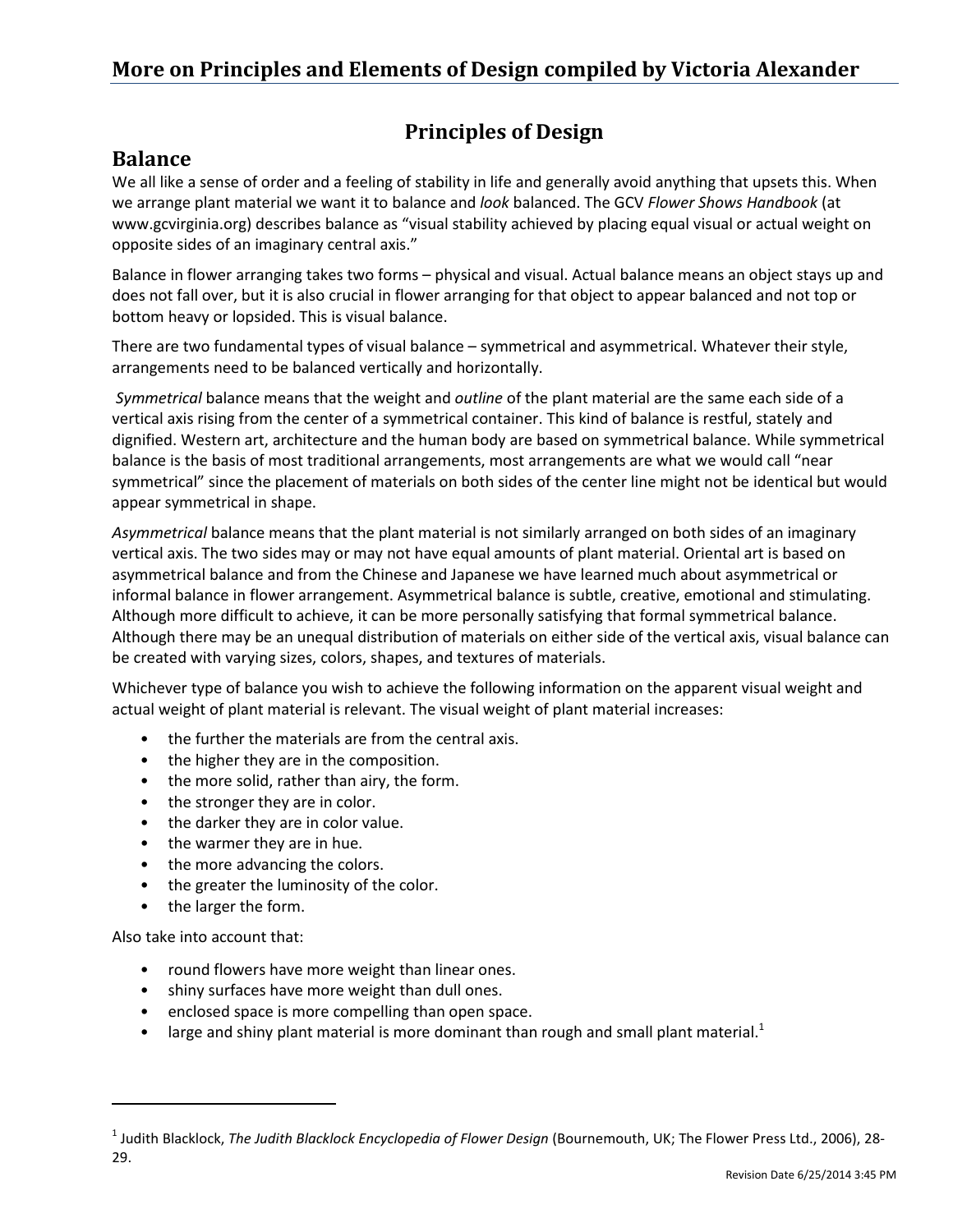TIP: Balance in some arrangements can be achieved by placement, by positioning the design in the right relationship with its base or site.

All the material for these notes has been gathered from the following valuable references:

*Judith Blacklock, The Judith Blacklock Encyclopedia of Flower Design (Bournemouth, UK; The Flower Press Ltd., 2006).* 

*Katherine Kear, editor, Elements and Principles of Design (Cheltenham, UK; Quorum Print Services, Ltd, 2007).* 

*David Coake, Shelley Urban, and Terry Lanker, Florists' Review Design School (Lansing, MI; The John Henry Company, 2003).* 

# **Contrast**

The GCV *Flower Shows Handbook* describes contrast as "the use of opposite or unlike elements to emphasize differences and add interest." Good use of contrast is exciting and relieves boredom. Opposites emphasize and intensify contrast to give interest and avoid monotony.

Contrast is opposition, and it adds vitality to a floral design by including some components that contradict the main effect. There can be contrast between different flowers and foliage or contrast within a bowl of flowers of one variety, where the buds and flowers are at differing degrees of development. Contrast may be subtle or strong depending on the style of the arrangement. Contemporary designs tend to use sharper contrasts. With the amount of contrast available to the flower arranger careful selection is needed. If the design is intended to be restful, then the amount of contrast should be small but definitely included lest the arrangement be lifeless. An exciting, startling design demands great contrast in all aspects, especially form and color, as these are the most apparent. Textural contrast can be less dramatic but equally effective. Any of the elements of design can be used to create contrast in a design in its immediate surroundings.

Contrast in color adds life to a design. It can be achieved by simply using darker and lighter shades of one color, or by selecting complementary colors, which make the strongest possible contrast. Although there should be variation in the quantities of each color, one color should dominate.

Contrast in form is necessary to prevent monotony. In traditional designs this involves the use of round or spherical shapes together with more elongated ones. In modern designs one strikingly different form may be used to create emphasis, or alternatively, a mass of closely packed similar forms used together will create impact.

Contrast in textures will intensify their qualities, a small amount of smooth texture will emphasize a larger amount of rough textured material. Blacklock says that the inclusion of smooth textured material is essential to many successful designs.

Contrast is a vital part of our lives. We have a greater appreciation of our environment due to the natural contrasts of day and night, summer and winter, wet and dry. Nature displays an unending variety of textures and forms creating beautiful contrast in our natural world. Similar contrasts are needed in our floral designs to maximize their beauty.

All the material for these notes has been gathered from the following valuable references:

*Judith Blacklock, The Judith Blacklock Encyclopedia of Flower Design (Bournemouth, UK; The Flower Press Ltd., 2006).* 

*Katherine Kear, editor, Elements and Principles of Design (Cheltenham, UK; Quorum Print Services, Ltd, 2007).* 

# **Dominance**

Dominance is emphasis. It is the ruling, prevailing or most influential part of a design and will help to produce unity.<sup>2</sup> The GCV *Flower Shows Handbook* describes dominance as "control of a design by one or more of the elements. It implies the presence of primary and subordinate elements within the design."

Revision Date 6/25/2014 3:45 PM 2 Katherine Kear, editor, *Elements and Principles of Design* (Cheltenham, UK; Quorum Print Services, Ltd, 2007), 48-50.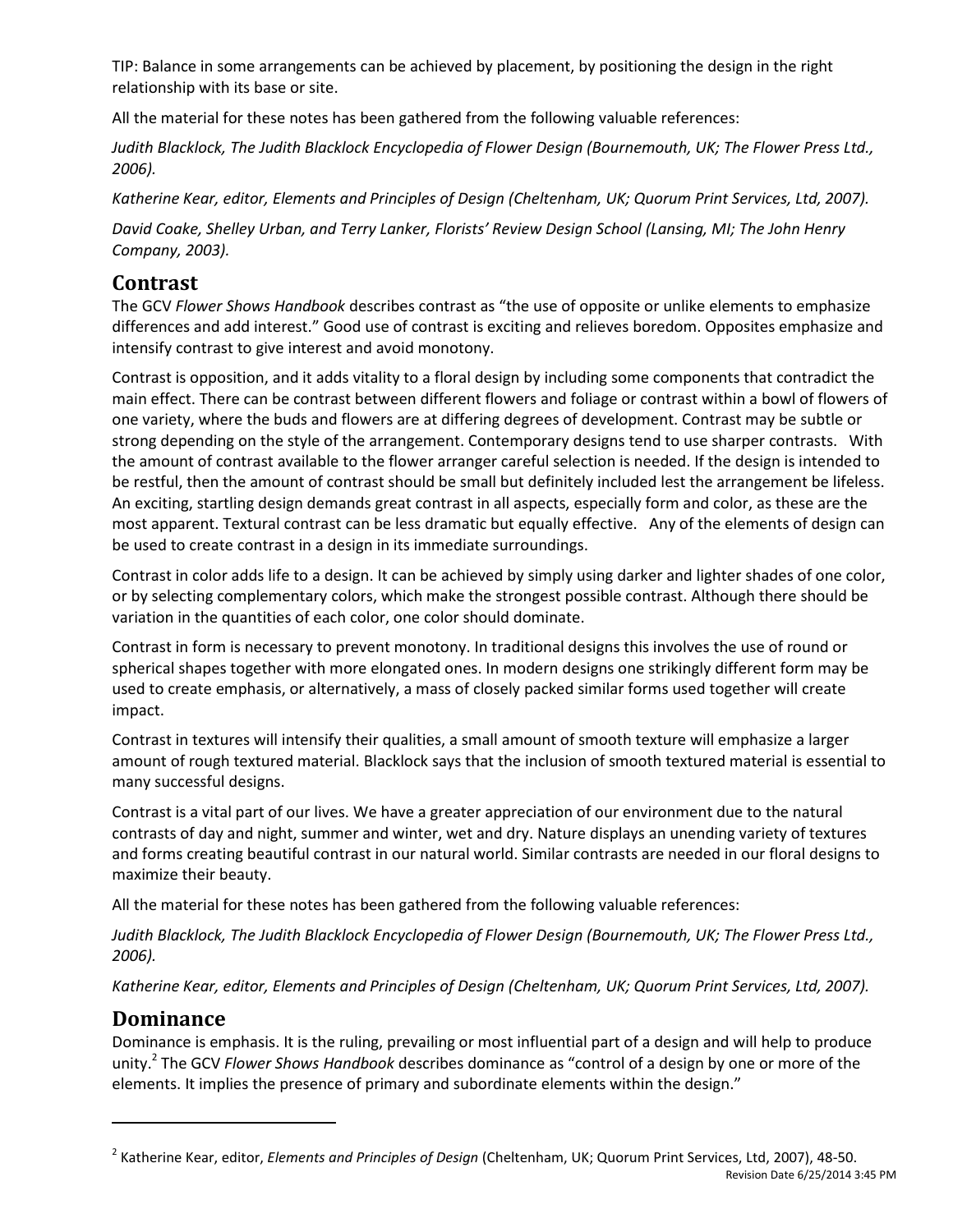To achieve unity and harmony, the floral designer must apply the principle of dominance where one of the following plays the major or commanding role: line, color, shape, characterization, direction, idea or texture. Maintaining dominance of the elements establishes order and character.<sup>3</sup> Equal attractions in a design compete for attention, and the result is a lack of unity. When you have only one feature in a design that is dominant, competition for attention is removed, and cohesion is created. Dominance of one feature brings a sense of order to the design. The dominant feature in a design is sometimes known as the "focal point," "center of interest' or the "emphasis point". Whatever name you call it, dominance is an essential feature and without it a design is like a "face without a nose". <sup>4</sup>In traditional arrangements, the dominant area or "focal point" is the grouping of the largest and/or brightest flowers and foliage in the central area. This is usually located where all the stems of the plant material converge, because attention is naturally drawn there. Solid areas are dominant over voids as well. In contemporary and abstract work, the focal point can appear anywhere. The chief function of this area of strongest interest is to draw together the separate parts of the design. In modern work the dominance can be achieved by lines, but don't have too many crossing lines, or there will be confusion and the dominance lost. A dominance of voids over solids is characteristic of modern and abstract work. Judith Blacklock suggests that dominance can be created in the following ways: $5$ 

- 1. By dominant movement the emphasis must be chiefly on one kind of movement, in order to have rhythm in an arrangement. A rhythm of radiation is the most common movement in traditional flower arranging; however, in garlands and wreaths there is a focal line, often broken, running along their length.
- 2. By dominant texture strong dominance in one kind of texture is advisable in most arrangements so that unity in texture results. Even when textural contrast is sought, one kind of texture should predominate. Shiny foliage is more dominant than rough.
- 3. By dominant color Dominance of either warm or cool colors in an arrangement is far better than equal quantities of each.
- 4. By dominant form Round flowers are more dominant than line and spray plant material. Large form is more dominant than small. A grouping is more dominant that one flower. In most arrangements the flowers used for the focal area dominate by virtue of their size and color.

In traditional arrangements, flowers are usually dominant over the container, but sometimes in more contemporary work, the container may well dominate the flowers. The important point is that one should be dominant and that dominance of flowers over container, or vice versa, is most often in the ration of 3:2.

All the material for these notes has been gathered from the following valuable references:

*Judith Blacklock,The Judith Blacklock Encyclopedia of Flower Design (Bournemouth, UK; The Flower Press Ltd., 2006).* 

*Ester Veramae Hamel, The Encyclopedia of Judging and Exhibiting (St. Ignatius, Montana: Ponderosa Publishers, 1976).* 

*Katherine Kear, editor, Elements and Principles of Design (Cheltenham, UK; Quorum Print Services, Ltd, 2007).* 

*David Coake, Shelley Urban, and Terry Lanker, Florists' Review Design School (Lansing, MI; The John Henry Company, 2003).* 

# **Proportion**

Proportion in floral design refers to the comparative size relationship between the various parts of an arrangement —the flowers, foliage and accessories to each other as well as to the container. It is the ratio of one area or one part of a structure to another and to the whole.

5 Judith Blacklock, *The Judith Blacklock Encyclopedia of Flower Design* (Bournemouth, UK; The Flower Press Ltd., 2006), 35.

<sup>&</sup>lt;sup>3</sup> Hamel, Ester Veramae, *The Encyclopedia of Judging and Exhibiting* (St. Ignatius, Montana: Ponderosa Publishers, 1976) 328.

<sup>4</sup> Katherine Kear, editor, *Elements and Principles of Design* (Cheltenham, UK; Quorum Print Services, Ltd, 2007), 48-50.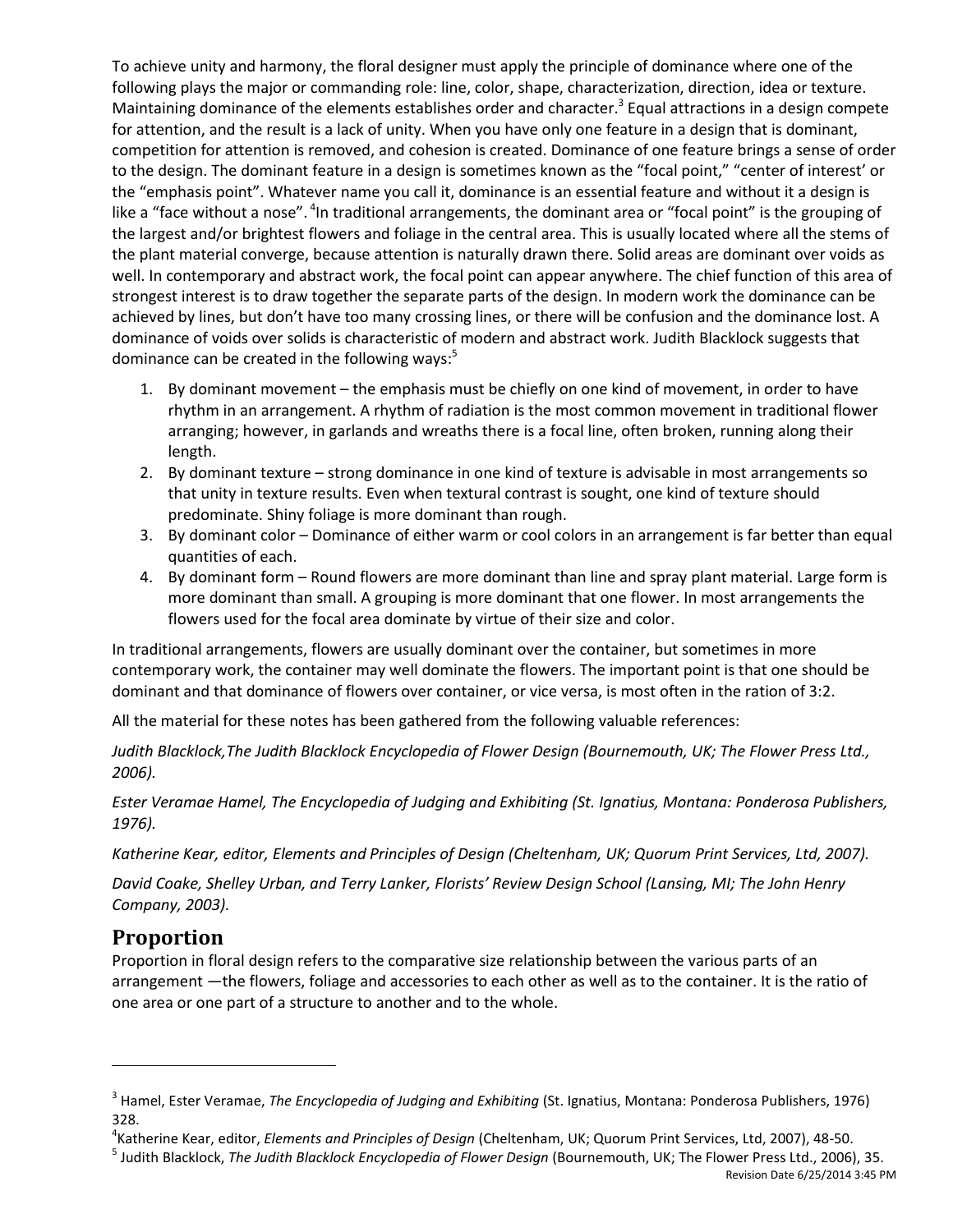While many variables affect proportion, most experienced designers can simply sense good proportion and instinctively use the naturally occurring *golden ratio* or *golden section* proposed by Euclid around 300 B.C. This ratio is 1 to 1.618 (approximately equivalent to a 3 to 5 ratio) and has been considered the most aesthetically pleasing proportion in art, architecture and human form since the time of the Greeks. It is the division of a line or area in such a way that the small part is in the same proportion to the greater part as the greater part is to the whole.

Proportion as described in theGCV *Flower Shows Handbook* is the relationship of one area of a floral design to other areas of the design and to the design as a whole. It deals with areas, spaces, and their relative size to each other.

Judith Blacklock describes how this ratio is related to flower arranging. Blacklock writes that "It simply means that if the flowers are too wide, too low or too high for the container, or the arrangement is too small or big for the background, then the total effect will be lost." The generally recommended height proportion of flowers to container is 1½ to 2 times the height of an upright container (above the container) or 1½ to 2 times the width and/or length of a shallow container.

In deciding whether or not to use a ratio of 1½ to 1 or 2 to 1, Blacklock suggests the designer remember that:

- Containers that are dark in color, or constructed of strong material, can support much larger arrangements.
- The weight of plant material affects the proportions. Airy plants may extend much further than strong ones.
- A strong base permits the arrangements to be taller or more volumetric than usual. When the base is larger than the container, the height of the material should be one and one half times the length of the base, rather than the length of the container. The Chinese, however, often arrange their flowers so that the container is more dominant than the plant material. You will also notice that some of the contemporary containers are more dominant than the flowers. But the proportions of the modern designs still hold true —the proportion of container to plant material is 1½ :1 rather than traditional 1:1  $\frac{1}{2}$  .

It is difficult to lay down set rules about proportion as the effects of components can affect the final presentation of the design. Sizes and quantities of materials must be proportional to each other in a design. When combining large or heavy-looking materials with small or lightweight materials, there must be more of the small materials than the large. Similarly, it is suggested that there be more light colors than dark, more cool colors than warm.

Ultimately achieving good proportion in a flower arrangement is dependent on the talent and skill of the individual designer.

All the material for these notes has been gathered from the following valuable references:

*Judith Blacklock, The Judith Blacklock Encyclopedia of Flower Design (Bournemouth, UK; The Flower Press Ltd., 2006), 14.* 

*Katherine Kear, editor, Elements and Principles of Design (Cheltenham, UK; Quorum Print Services, Ltd, 2007), 60.* 

*David Coake, Shelley Urban, and Terry Lanker, Florists' Review Design School (Lansing, MI; The John Henry Company, 2003) 39.*

# **Rhythm**

In floral design, **rhythm** is the visual flow or movement within an arrangement created by the skillful placement or use of color, material, form, line, texture and/or space.<sup>6</sup> The GCV Flower Shows Handbook describes **rhythm** 

<sup>&</sup>lt;sup>6</sup> David Coake, Shelley Urban, and Terry Lanker, Florists' Review Design School (Lansing, MI; The John Henry Company, 2003) 40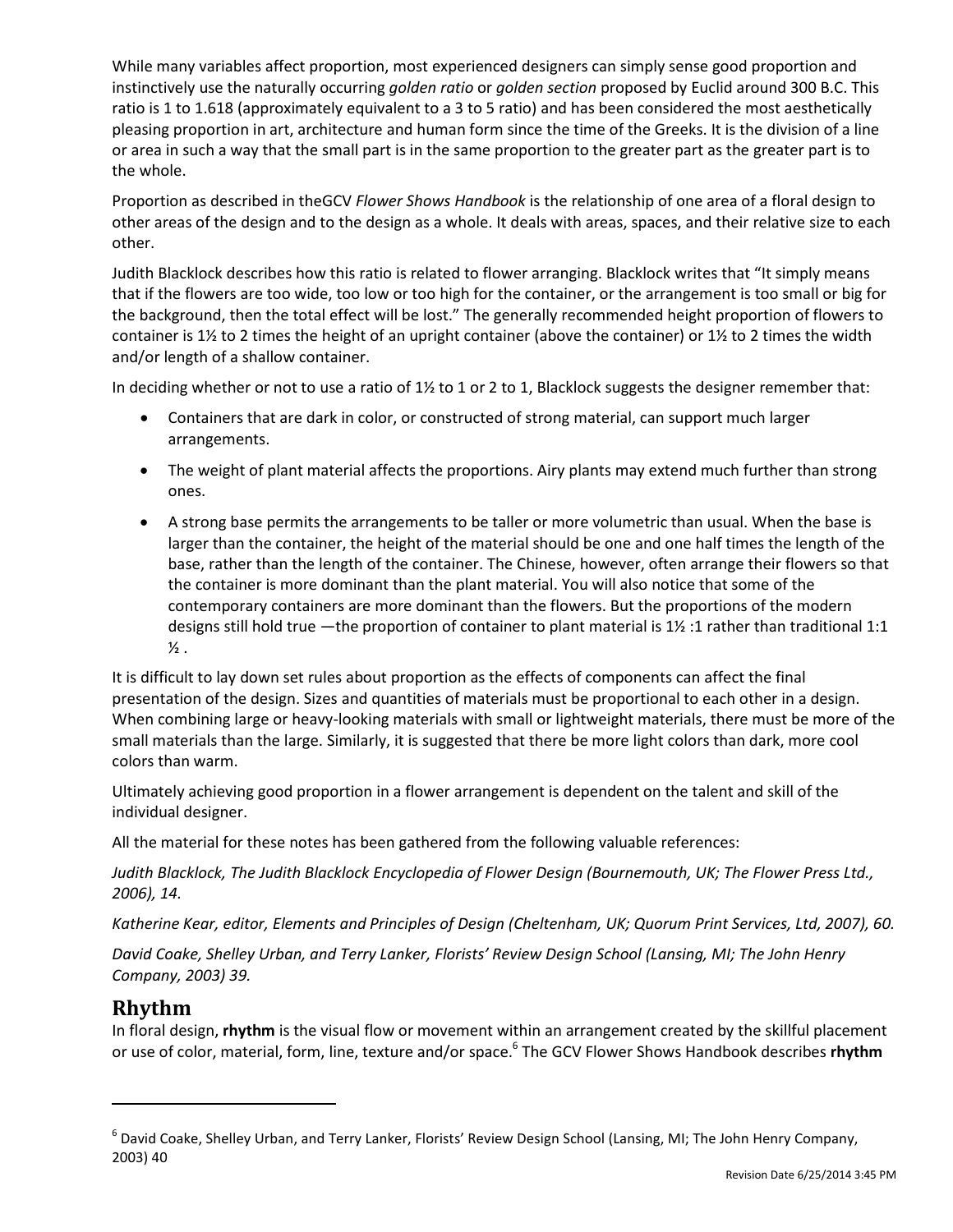as "a dominant visual path through a design. It is achieved by the use of gradation and repetition in a linear direction."

If good rhythm is present in an arrangement, the attention of the viewer will be captured. The eye will move through the arrangement from top to bottom, from side to side and from front to back finally resting on the focal area. The lack of rhythm in any design leads to a static, lifeless arrangement. "Rhythm is found in all plant material. Flower arrangers should respect growth habits and arrange their flowers and foliage so that they follow their natural rhythmic lines, appearing comfortable rather than awkward."<sup>7</sup>

So how do we achieve good rhythm in our flower arrangements? As an element of floral design, **rhythm** is one of the more elusive design principles; however, it can be created by a thoughtful use of several techniques. Judith Blacklock states that "it is the employment of line, form, colour, and space in such a way that the observer achieves the effect of motion, even though the components are static."

Judith Blacklock further describes ways that rhythm can be achieved.

#### **Rhythm created by the use of line**

- 1. Rhythm can be achieved by radiation of line, when all lines of an arrangement converge in one place. Radiation is apparent in nature in growing plants. This is what you see in many traditional arrangements. Direct lines, such as a straight or curved branch, allow the eye to move smoothly from one part of the design to the next.
- 2. Indirect lines, which provide more irregular rhythm, can be created by repeating the form of a flower or leaf or by the use of variation in color and size…smaller, lighter buds closer to the outside of the arrangement and larger, more open, brighter flowers at the focal area. These are called lines of continuance, invisible lines linking a series of similar shapes or forms, filled in by the eye of the viewer.<sup>8</sup>
- 3. Lines can be repeated.
- 4. Repetition and radiation of plant material are perhaps the easiest way to create good rhythm.

#### **Rhythm created by form**

- 1. Repeat of form, such as the repetition of a leaf by overlapping leaves of the same variety to get a patchwork effect. Often seen in parallel and sculptural arrangements.
- 2. Repetition of the form of the container in the form of the arrangement and the form of the base.

#### **Rhythm created by color**

- 1. Using adjacent colors and placing them in their correct sequence on the color wheel.
- 2. Use gradations in color value, with darkest flowers lower down, medium colors in the middle, and lighter colors on the perimeters.
- 3. Repeated use of a color in several areas in different amounts, causing the eye to move from one area of the same color to another.

#### **Rhythm created by contrast**

1. Using components that have contrasting advancing and receding colors or shiny compared to rough textures creates eye movement.

#### **Different movements that create rhythm**

1. Vertical movement – seen in tall arrangements, often flowers are overlapped and placed in a sequence of heights.

<sup>&</sup>lt;sup>7</sup> Judith Blacklock, The Judith Blacklock Encyclopedia of Flower Design (Bournemouth, UK; The Flower Press Ltd., 2006), 37.

 $^8$  Katherine Kear, editor, Elements and Principles of Design (Cheltenham, UK; Quorum Print Services, Ltd, 2007), 67-70.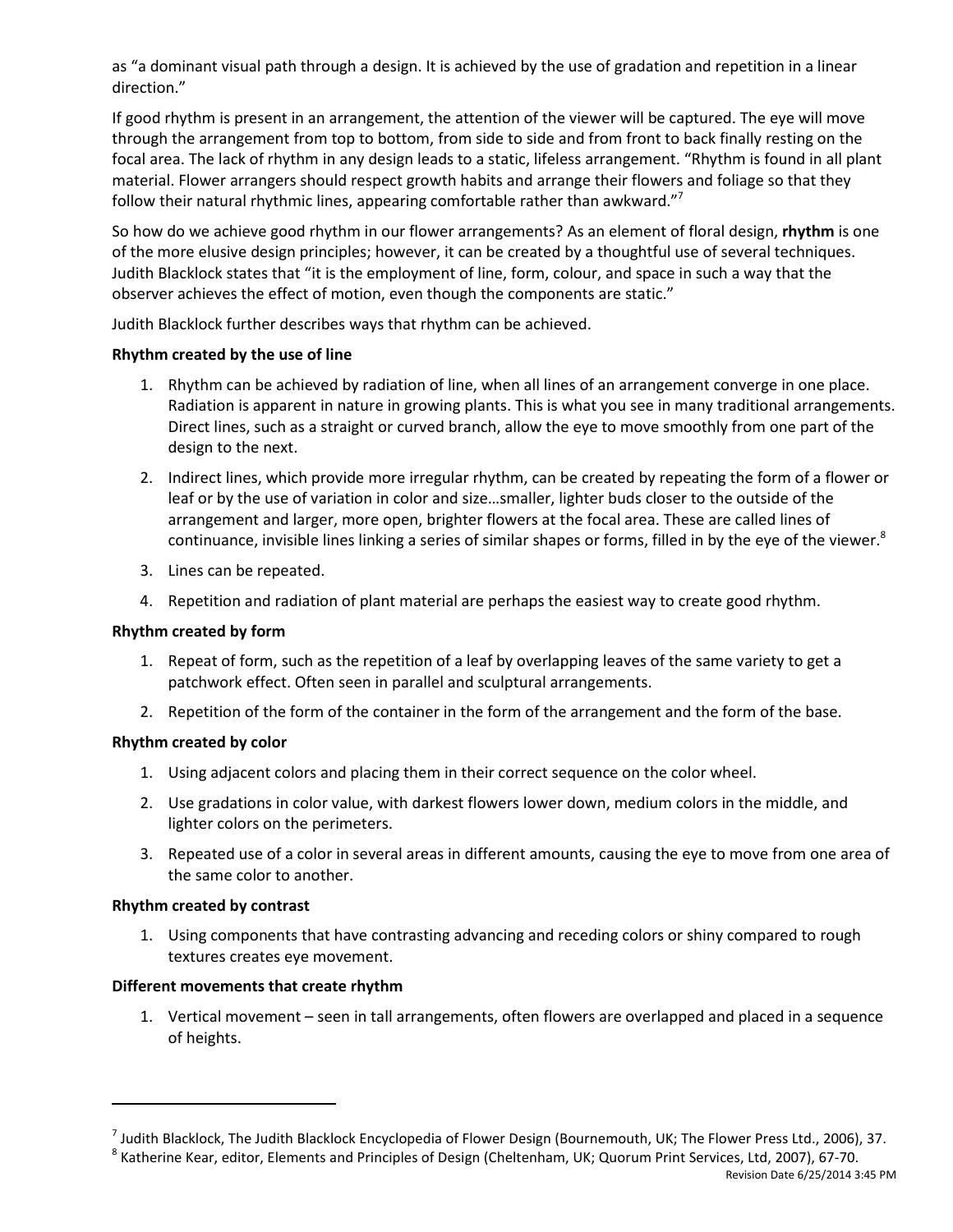- 2. Curvilinear movement such as Hogarth curves, crescents, the curve of cushion arrangements, tied bunches and other round designs. Can also be seen in manipulated leaves to form new contemporary shapes.
- 3. Horizontal movement creates a calm and restful rhythm.
- 4. Diagonal movement A strong diagonal line requires a strong horizontal base to support it. Diagonal may have minor rhythms of circular forms at focal area but rarely has straight horizontal or vertical lines within it.

Creating rhythm makes use of **transition**. By the graduation of color (from dark to light), texture (from rough to smooth), flower size (from small to large), flower facing (from front facing to sideways), etc., the arranger employs the technique of placing materials in a gradual and systematic sequence of change. This gradual change allows the eye to move smoothly from one area to another coming to rest at a focal point. In arrangements where flower colors are dramatically different, a transitional color or an intermediate (or tertiary) tint, tone or shade can be placed between them to aid in the transition.

Skilled use of rhythm in floral design gives the eye patterns to follow; it leads the viewer seamlessly from one important area to another. These patterns may be made by lines both continuous and implied, by a series of shapes or forms, through linked areas of color or texture and by the exciting use of radiation and transition.

Note: Exceptions to these rules may be seen in certain contemporary designs.

All the material for these notes has been gathered from the following valuable references:

*Judith Blacklock, The Judith Blacklock Encyclopedia of Flower Design (Bournemouth, UK; The Flower Press Ltd., 2006), 14.* 

*Katherine Kear, editor, Elements and Principles of Design (Cheltenham, UK; Quorum Print Services, Ltd, 2007), 67- 70.*

*David Coake, Shelley Urban, and Terry Lanker, Florists' Review Design School (Lansing, MI; The John Henry Company, 2003) 40-43.*

# **Scale**

In design for floral art, the definition of scale concerns the relationship in size between the individual components of a design to one another. Scale is another word for size, and it refers to the overall size of an object compared with other objects: a flower, container, or accessory is only large or small when compared with something else.<sup>9</sup> If the scale is correct, then the design appears harmonious.

As an element of floral design, scale is closely related to proportion. Proportion is the relationship between the amount and quantity of one thing to another or to the whole. Proportion is the visual relationship of color, texture and form areas, while scale deals in size alone, although it affects every other principle.<sup>10</sup> Scale, however, depends on the size of each different component, as opposed to proportion, which is concerned with quantities. To give an example of scale, scale is the size of a flower in relation to the space allowed, but proportion is the amount of plant material in relation to the space allowed.

Note: Parts of a floral arrangement need to be in scale with one another, and the size of the entire arrangement needs to be in scale with its surroundings.

Scale as described in the GCV *Flower Shows Handbook* (online) is the size relationship of the individual component parts of a design to one another and the size relationship of the arrangement to the surrounding area.

Judith Blacklock describes scale in flower arranging as "the relationship between the size of each part of the composition." Blacklock writes that it is important to consider:

<sup>9</sup> Norah T. Hunter, *The Art of Floral Design* (Albany, NY; Delmar Publishers Inc., 1994) 67.

<sup>10</sup> Hamel, Ester Veramae, *The Encyclopedia of Judging and Exhibiting* (St. Ignatius, Montana: Ponderosa Publishers, 1976) 319.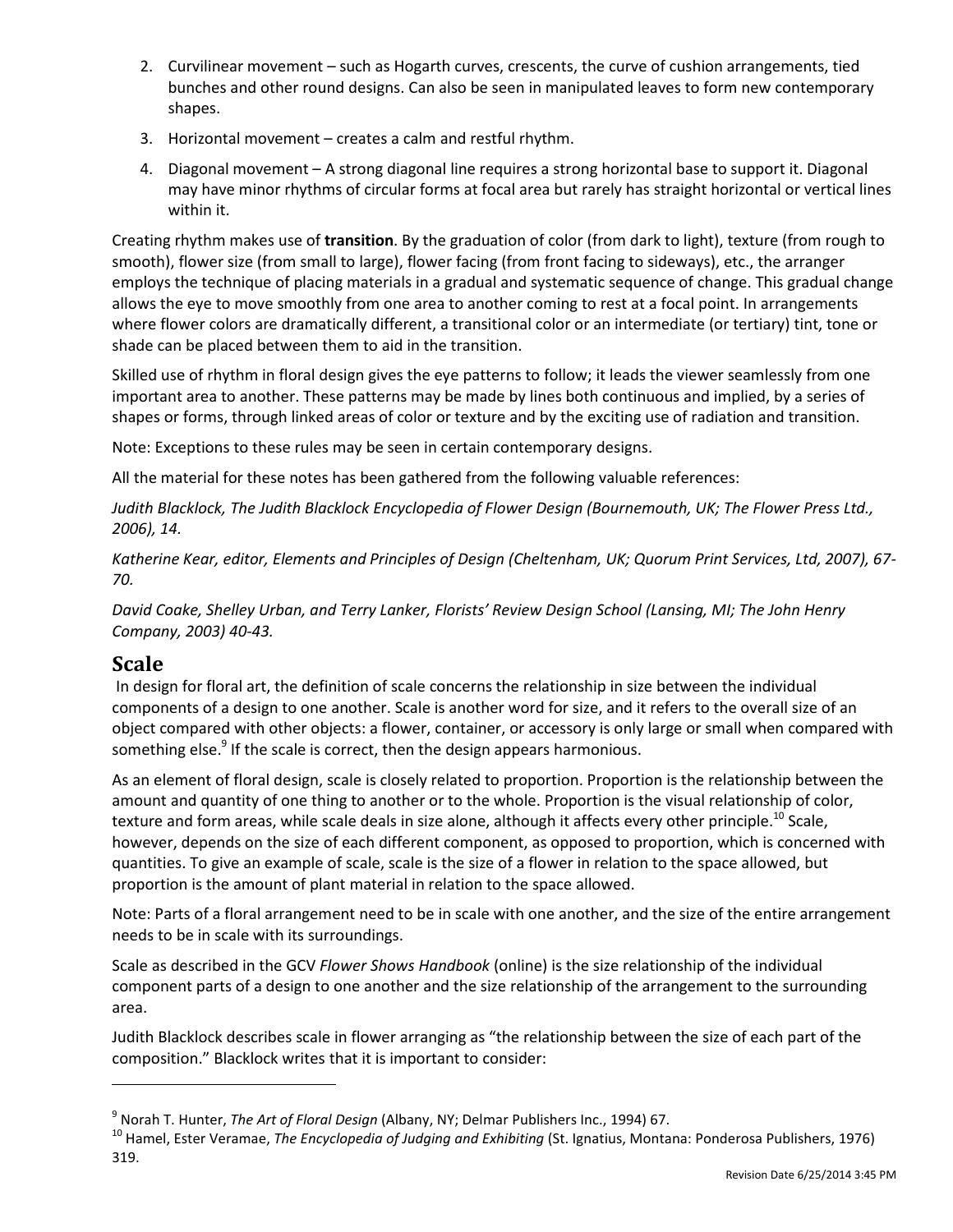- 1. The relationship of the size of the plant material to each other. Very tiny flowers do not sit well with very large ones, unless they are in a tightly massed spray or group. As a general guide, do not incorporate flowers that are more than twice the size of the ones next to them in size. Sizes of various components can be linked together with intermediate sizes, so that all comes together as a group to produce an acceptable whole.
- 2. The relationship of the size of the plant material to the container. If you have a large, heavy vase use long stems with large flowers. For small containers use more delicate flowers and foliage.
- 3. The relationship of the arrangement to the room in which it stands. A tiny arrangement would be inappropriate for a sparsely furnished church hall and a large pedestal would be out of scale in a small house. Remember as you go up in scale, use larger plant material rather than just more plant material.

Scale is particularly important in miniature and small arrangements. In the *Flower Shows Handbook*, the GCV recommends that the largest bloom should not exceed one-third the size of the container and the arrangement should be approximately one to one-and-a half times the height or width of the container. Remember that plant material may be separated into smaller parts. GCV rules permit altering plant material unless the schedule states otherwise. You can cut a flower down to insure proper scale. In small designs, even one flower out of scale can be distracting. If using a base, be careful as they are often too large or too thick for a small design.

Note: Sometimes in contemporary design, an exaggeration of the scale of components within an exhibit will give greater emphasis to the interpretation.

It helps to remember that scale is *singular* and refers to individual components of the design.

All the material for these notes has been gathered from the following valuable references:

*Judith Blacklock, The Judith Blacklock Encyclopedia of Flower Design (Bournemouth, UK; The Flower Press Ltd., 2006), 14.* 

*Katherine Kear, editor, Elements and Principles of Design (Cheltenham, UK; Quorum Print Services, Ltd, 2007), 60.* 

*David Coake, Shelley Urban, and Terry Lanker, Florists' Review Design School (Lansing, MI; The John Henry Company, 2003) 39.* 

# **Elements of Design**

# **Light**

Many descriptions of the elements of floral design omit the element of light. Quite often light or illumination is only mentioned in a minor way under the element of color; however, light has a very strong effect on the way your design will be viewed. In fact, obviously, light must be present to view the design, and the type of light that that illuminates your arrangement will greatly influence the appearance of the design, especially the color and the texture. The GCV *Flower Shows Handbook* says that light or illumination (natural or artificial) is necessary for vision. It affects color, shadows and the visibility of a design.

So what do we need to know about light that will be important in our planning of floral arrangements? First, what kind of light will our arrangement be viewed in? Light may be either natural (sunlight) or artificial (manufactured). In daylight or natural light, blues are enhanced; but remember that the varying intensity of natural light affects the perceived color of an object. Compare the colors in the garden on a foggy day with the intensity of colors on a sunny day. Also as twilight progresses, colors will begin to gradually change and fade away until little color remains.

Artificial lights may be incandescent or fluorescent, black or strobe, floodlight or spotlight, etc. Each of these has a different effect on flower arrangements, with the color palette affected more than any other element. Most homes use either incandescent or fluorescent lighting. While incandescent light emphasizes warmer colors (reds, oranges, yellows), cooler colors (blues, violets, greens) are subdued and tend to become grayish-green. Older fluorescent lights had a bluish green cast that grayed warmer tones, but today's newer technology is producing light similar to filament lamps. As a consequence, fluorescent as well as LED lighting can vary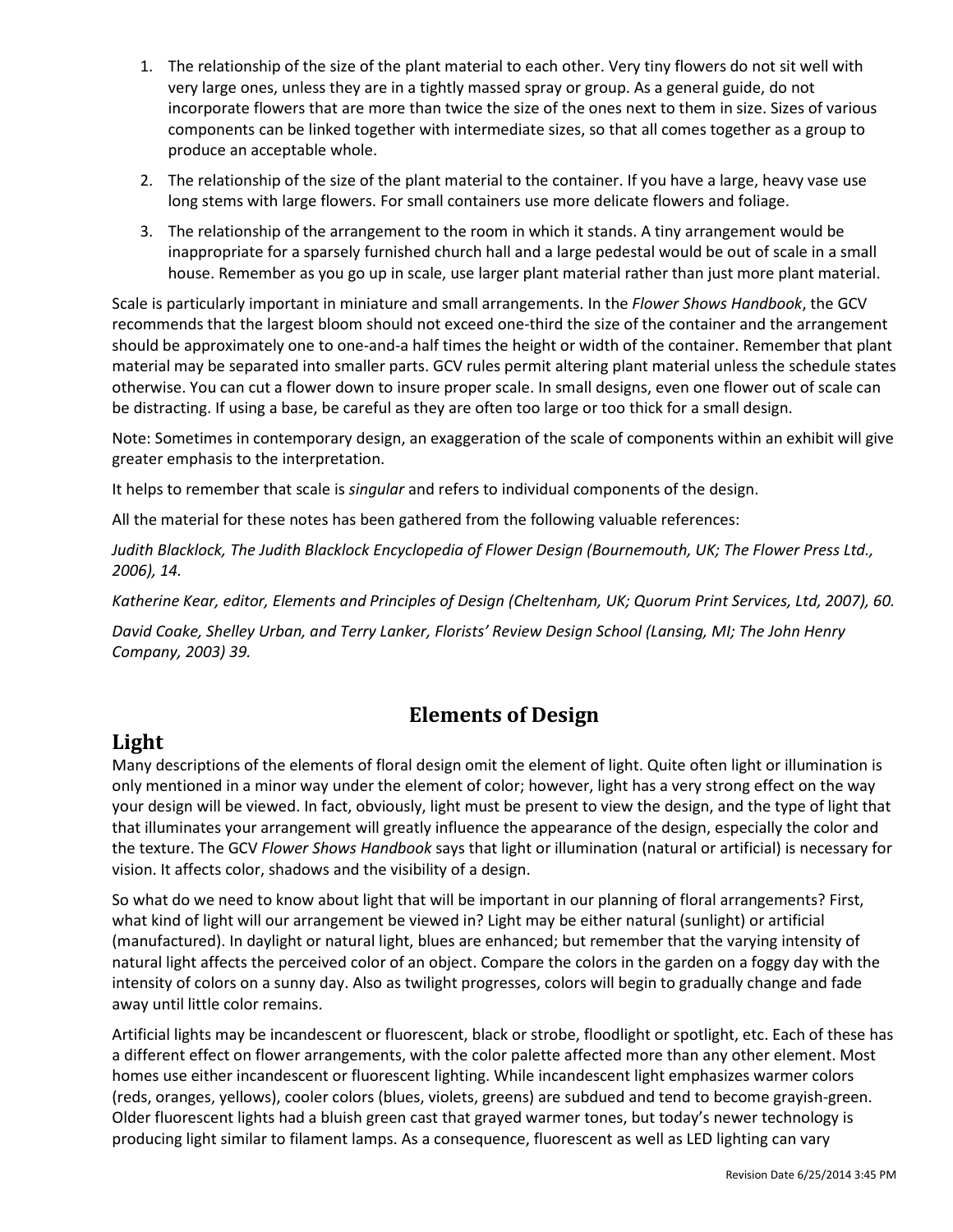considerably, and you need to check the labels to find out if the light tends to be warm white or cool white. Warm bulbs tend toward a yellow white, while cool bulbs are a bluer white.

In candlelight, yellow, pink or peach colored flowers are ideal. Receding colors such as blue and violet will nearly disappear. The darker they are the more they will disappear, so that you appear to be left with black holes in your design. Any tint (colors with white in them) can be seen more vividly in dim lighting than those of a pure hue.

When creating a design for a public building or flower show, it is useful to know, if possible, the type of lighting to be used in the area where the design will be staged. There might also be spotlights or floodlights on the intended site or display area. However, for flower shows, most often we make decisions about our arrangements without knowing anything about the lighting that we will be displaying our arrangement in and have to hope that the venue will provide adequate illumination. Occasionally you may have the option to bring in lighting yourself in the form of spotlights or floodlights. Experimentation of lighting placement can produce a variety of effects. The best way for the flower arranger to figure out what will happen under different lighting is by trial and error; cut samples of various colors of plant material and view them under different types of light to see how the samples are changed and which remain effective. Dried plant material can even be painted with fluorescent paint to glow under black lights.

In 2010, GCV added to our handbook an arrangement category of illuminated design, in which lighting is integrally incorporated within the arrangement, not just a design with a light focused on it.

All the material for these notes has been gathered from the following valuable references:

*Judith Blacklock, The Judith Blacklock Encyclopedia of Flower Design (Bournemouth, UK; The Flower Press Ltd., 2006), 25.* 

*Betty Belcher, Creative Flower Arranging (Portland, OR; Timber Press, 1993) 55.* 

*GCV Flower Shows Handbook* 

## **Space**

Space is not a void, but rather an important design element.<sup>11</sup> Space, the opposite of solid, is either limitless or bounded, without it form cannot be seen clearly. Good design depends on the clever balancing of solids and space, some parts of a design require a greater density to create a focal point or an area of interest, and the proportions and placement of these spaces determine the type of design.<sup>12</sup>

Space as described in the GCV *Flower Shows Handbook* is the open area in and around the arrangement. It includes the space in which the design is placed, spaces within the plant material, and the spaces created within the design.

Of these three types of spaces, the flower arranger has varying amounts of control over each. In flower shows, the schedule determines the total space allowed for each exhibit, so there is little control over that space. Spaces in plant material and other components can be altered to a greater degree. Plants can be pruned and choices of containers can introduce more or less space. However, the spaces within the arrangement are in the complete control of the arranger. The spaces within the design must be planned and organized by the arranger to maximum effect.

The use of space in flower arranging has changed over the years…compare the Victorian era of clutter and mass to the importance of space in today's arrangements. While traditional arrangements still use very little space within the design and still rely on silhouette for effect, we see a trend toward looser, softer designs. By using contrasting textures, colors and/or shapes to recede and advance, depth and recession can be created thereby creating an illusion of space within the design, which gives depth and clarity to a mass design. Remember that space and depth are closely related.

<sup>&</sup>lt;sup>11</sup> Betty Belcher, *Creative Flower Arranging* (Portland, Oregon; Timber Press,1995), 56.

<sup>12</sup> Katherine Kear, editor, *Elements and Principles of Design* (Cheltenham, UK; Quorum Print Services, Ltd, 2007), 31.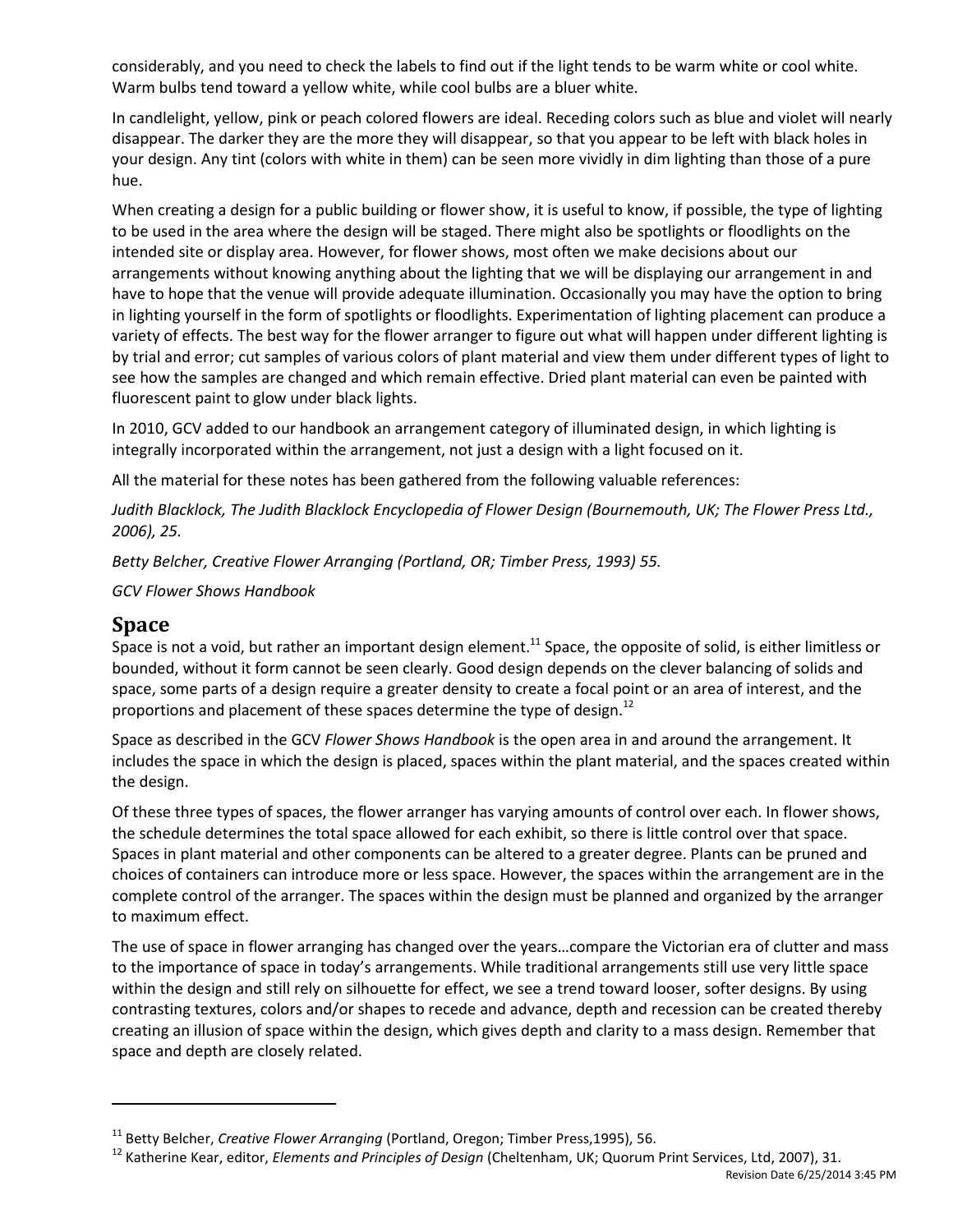Classic designs often utilize space more uniformly than their contemporary equivalents, which use space to a bolder effect. $^{13}$ 

Creative designs use space as a major feature, and it is often as much a part of the design as the solids. They are an inherent and vital part of the design. Space can be used to balance and contrast other dominant areas, and it can be used to divide, enclose, or it may be completely absent. When space is used to balance solid placement in contemporary design, it is often enclosed by manipulation of leaves, or loops of cane or other plant materials, such as broom.

Another definition of space in floral design says that space refers to the three-dimensional area between and around the materials in a design *as well as the areas those materials occupy*. If we use this definition, there are three types of spaces that should concern us when arranging: positive space, negative space, and voids.

Positive space is the area within a composition that is occupied by flowers, foliage, or other materials. In a flower arrangement, a flower occupies a specific space; that area is *positive space.* The arrangement occupies positive space in the room as well.

Negative space is the empty or open areas between materials, which is the space the GCV definition is speaking of in a design. It is just as important as positive space because it makes the floral materials appear more important and interesting and adds distinctiveness to a design. A design with no negative space seems crowded and compact.

Voids are sometimes referred to as connecting spaces. Voids are usually large bare spaces on stems between leaves, blossoms, etc. Stems, which are naturally clean, or those from which all the leaves have been removed, are called voids. Most often used in contemporary designs, voids connect one positive space with another. An example of a void is the area connecting a flower atop a clean stem with the container in which the flower stands. Voids allow designers to create impact and drama, and they enhance both positive and negative spaces.

Space is powerful and can lend a sense of order and beauty to something that would otherwise not be noticed en masse.

#### **Using Space**

Generally speaking, the negative space in a design should gradually increase from the focal area of a design to the design's edges in order to create rhythm. Areas with little or no space between them draw the viewer's eye and become focal areas. A greater density of plant material is needed at the focal area with more slender plant material at the outer edges of the design.

Add space beneath a container by using a base to give a sense of lightness to the arrangement and to avoid its looking solid and over-heavy.

Enclosed space has a greater attraction to the eye than open space.

Filling the back of a design can help to create depth, which in turn helps create a three-dimensional effect. Be sure and complete the back of your arrangement, no need to use the best flowers and foliage but green and a bit of color will help create the illusion of space and depth in the arrangement.

If space is completely missing, it sometimes creates a calm or static effect.

All the material for these notes has been gathered from the following valuable references:

*Judith Blacklock, The Judith Blacklock Encyclopedia of Flower Design (Bournemouth, UK; The Flower Press Ltd., 2006), 14.* 

*Katherine Kear, editor, Elements and Principles of Design (Cheltenham, UK; Quorum Print Services, Ltd, 2007), 60.* 

*David Coake, Shelley Urban, and Terry Lanker, Florists' Review Design School (Lansing, MI; The John Henry Company, 2003) 39.* 

Revision Date 6/25/2014 3:45 PM <sup>13</sup> Judith Blacklock, *The Judith Blacklock Encyclopedia of Flower Design* (Bournemouth, UK; The Flower Press Ltd., 2006), 15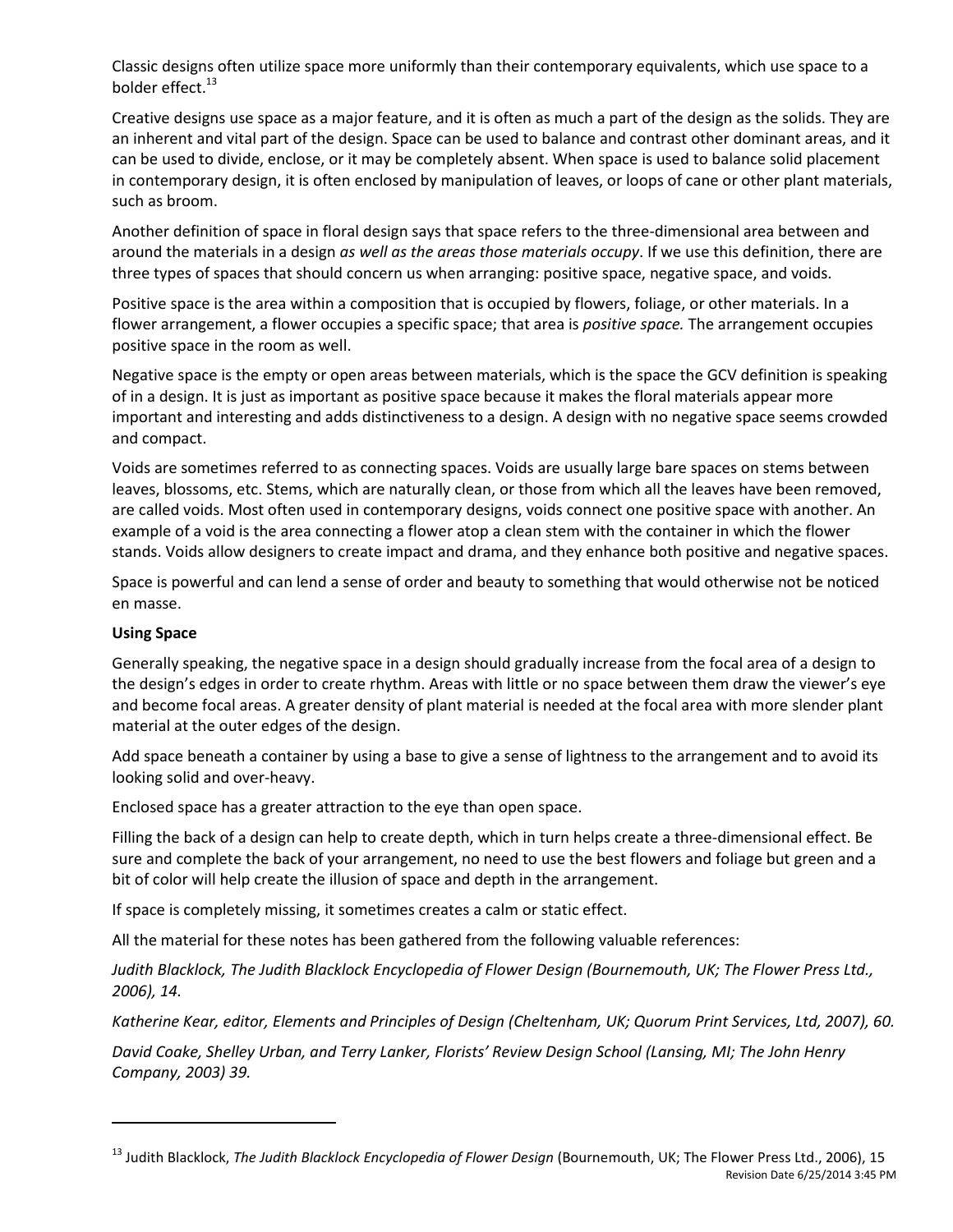#### *GCV Flower Shows Handbook*

## **Line**

A fundamental element of design, line provides a visual pathway for a viewer's eye to follow when looking at an arrangement. It also creates the structural framework and shape of a design.<sup>14</sup> Line is the feature that most often gives rhythm and direction to a design; it gives movement and allows the eye to pass smoothly from one area to the next. Additionally, space is also a necessary feature for line to be seen within the arrangement.<sup>15</sup>

Line as described in the GCV Flower Shows Handbook is a visual path that leads the eye through the design and establishes the structural framework of the design. It carries the rhythm through the design.

Lines can either be direct or indirect. Direct lines are clearly seen in plant material such as arching sprays, branches, trailing plant material, sinuous stems and in the straight lines of blade-shaped leaves, stiff stems and sticks. Indirect lines can be created by using a repetition of shapes, one leading to the next, or by sizes of the same shape increasing or decreasing, as seen in the flowing line of flowers in a traditional design, from buds at the outline to fully open flowers at the focal point. Direct and indirect lines are ways of providing movement, and this movement will have a direction that can be vertical, horizontal, or diagonal, straight, curved or manipulated.

The five main types of line on floral design are: vertical, horizontal, diagonal, curved, and zigzag. Each type of line can also be static or dynamic. Different moods and feelings can be expresses by the type of design selected.

Vertical Line These are the strongest lines in floral design, sometimes thought of as masculine. They create height, suggest strength and stamina, and have a formal, dignified feeling. Considered a static line.

Horizontal Line Creating width, usually near the surface of the container, horizontal line provides a sense of stability to an arrangement. Also thought of as relaxed, restful and/or feminine. Considered a static line.

**Diagonal Line**: Diagonal lines suggest motion, dynamic energy and excitement adding drama to the design. Considered a dynamic line.

**Curved Line**: Curved lines also suggest motion but in a gentler, softer, more fluid way. They lead the viewer's eye smoothly through an arrangement and add interest, especially when combined with other types of lines. Considered a dynamic line.

**Zigzag Line**: Zigzag lines can be subtle or obvious, the most subtle being a line created by alternating flowers back and forth along a simple vertical line, descending from small at the top to large at the base. The more obvious zigzag line may dart back and forth or cut through the center of a design on a sharp angle. Considered a dynamic line.

#### **STATIC OR DYNAMIC LINE**

Static lines are characterized by a lack of unusual movement, visual energy, and vitality. They can appear regimented and motionless, unless they're exaggerated. Dynamic lines oppose static lines and give arrangements movement, energy, and vibrancy.

#### **CONSIDERATIONS**

To create tension and interest in an arrangement, two or more types of lines are sometimes combined, such as a vertical line intersected by a diagonal line.

Lines may be thick or thin, straight or broken, curved, complicated or simple, crossing, bent, firm or delicate, strong or weak, stiff or fluent. Movement can be fast or slow depending on the line chosen. All types of line are a design feature and have great possibilities for interpretive work.

All the material for these notes has been gathered from the following valuable references:

<sup>14</sup> David Coake, Shelley Urban, and Terry Lanker, *Florists' Review Design School* (Lansing, MI; The John Henry Company, 2003) 56.

<sup>15</sup> Katherine Kear, editor, *Elements and Principles of Design* (Cheltenham, UK; Quorum Print Services, Ltd, 2007), 20-21.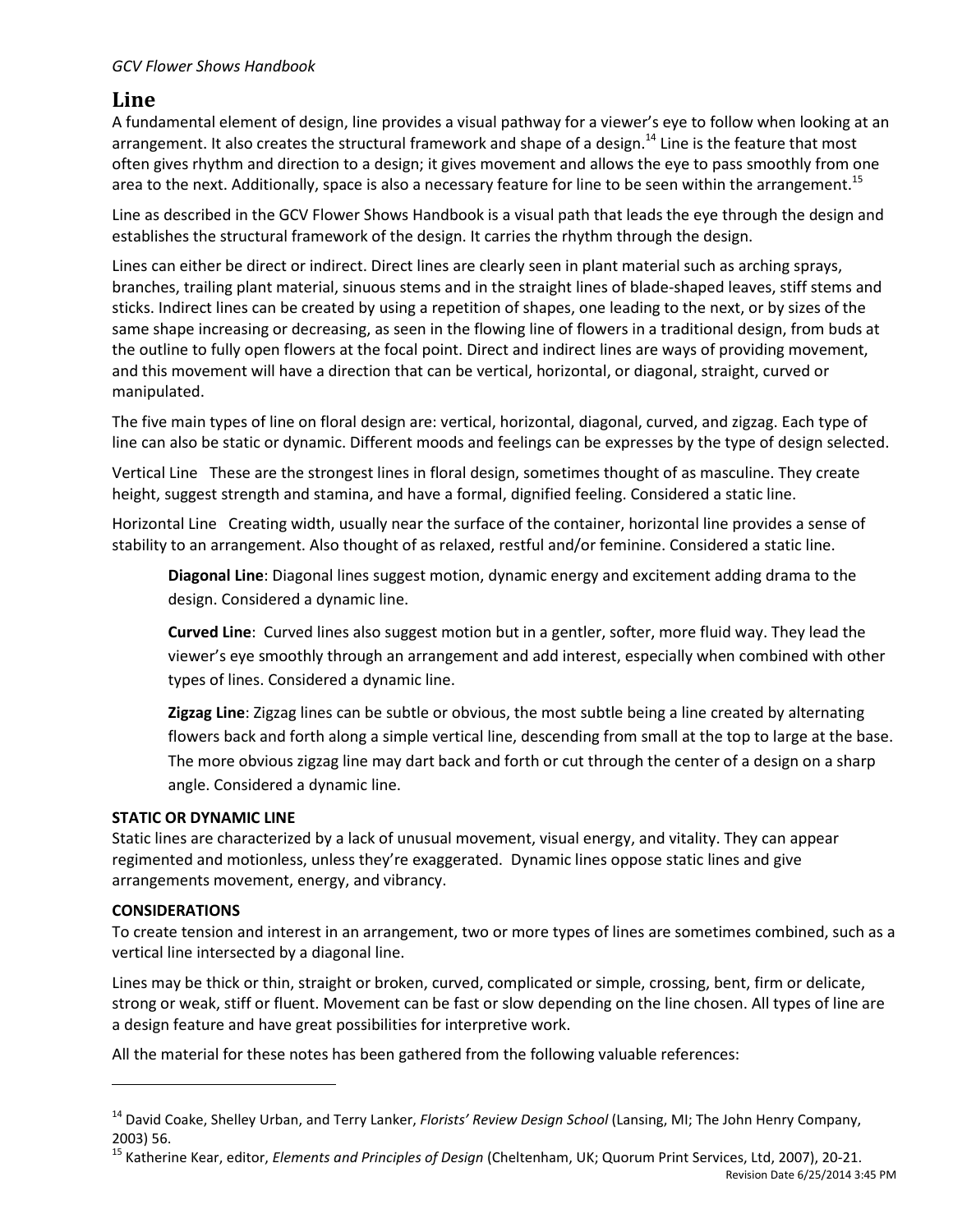*Judith Blacklock, The Judith Blacklock Encyclopedia of Flower Design (Bournemouth, UK; The Flower Press Ltd., 2006).* 

*Katherine Kear, editor, Elements and Principles of Design (Cheltenham, UK; Quorum Print Services, Ltd, 2007).* 

*David Coake, Shelley Urban, and Terry Lanker, Florists' Review Design School (Lansing, MI; The John Henry Company, 2003).* 

## **Form**

Form is the three-dimensional shape or configuration of your floral design, i.e. sphere, cone, cube, cylinder, pyramid or portions of these geometric shapes. Form is a vital element of design because any flower arrangement is a collection of forms. A combination of forms can create design interest, and can emphasize the form chosen for the overall design.

Form is loosely represented at times in two-dimensional terms, in which we view these three-dimensional shapes as being horizontal, vertical, triangular, or radial designs, but the term form usually relates to threedimensional impact, while shape is the two-dimensional outline or contour. For example, form can describe a three-dimensional object, such as a fresh flower, as opposed to shape, which refers to a two-dimensional object, such as a pressed flower or a leaf.

When we talk about form in flower arranging, we can be referring to the overall form of the flower arrangement itself or to the individual forms of plant material that make up the arrangement. The GCV Flower Shows Handbook (revised 2002) states that "form is the contour of two-and three-dimensional material. It applies to individual components within the design as well as contour of the design as a whole." Three-dimensional geometric forms based on the cone, sphere, cube and cylinder are basic to all flower designs. Floral designs are created through the manipulation of these geometric forms and are made up of forms within a form. Composition is the art of combining forms to make a complete and well-balanced overall design.

In Traditional designs, the shape or (again loosely used) form, whether triangular, vertical, spherical, diagonal, horizontal, spiral or S-curve, is easily identifiable. Even if manipulated, the form in Traditional design involves only the reduction of one of these forms to one of its parts; for instance, a crescent form is used rather that the whole sphere. The most common form in Traditional arrangements is the typical massed form with a strong focal area and a rhythm of radiation.

The same geometric forms are used in Creative designs, but the manipulation of forms is more dramatic or extreme, making it harder for the viewer to identify the forms. Here forms may be elongated, compressed, divided or combined. Form is employed very differently in contemporary design, it is stronger, more dramatic and more dominant and the majority of styles do not use radiation or transitional material. Centers of interest can be anywhere, and they are often produced by a tight massing of similar types of plant material, creating new shapes or forms.

There are two types of form, open and closed. An open form has space between its parts and appears lighter in weight that a closed form of the same size and color. For example, a lily is an open form with space between the spreading petals, while the carnation is a closed form, solid and compact with little space between the petals. The carnation will feel heavier than an open form of the same size. The form of the entire design may be open or closed as well. A Line design is an open form while a Traditional mass has closed form.

Depth is a critical third dimension of form. It makes the difference between a flat and a three-dimensional arrangement, thus heightening interest and giving a more natural feel to the design. The easiest way to create depth is to fill in the back of an arrangement. Some other ways to create depth are 1) by turning flowers or leaves at different angles, particularly at the sides of an arrangement to lead the eye around to the back of the design, 2) by overlapping leaves or half-hiding a flower with a leaf, and 3) by placing receding colors behind advancing colors to give greater depth. Remember that smooth and shiny textures advance, dull and rough recede and placed next to each other will give a greater illusion of depth.

Forms are the strongest visual symbols in a design. Within the design, the eye always goes first to large round forms, which is the reason that round flowers are the principal players and most dominant form in most flower arrangements. Their circular form draws the eye and gives it a focal point on which to rest before it moves on to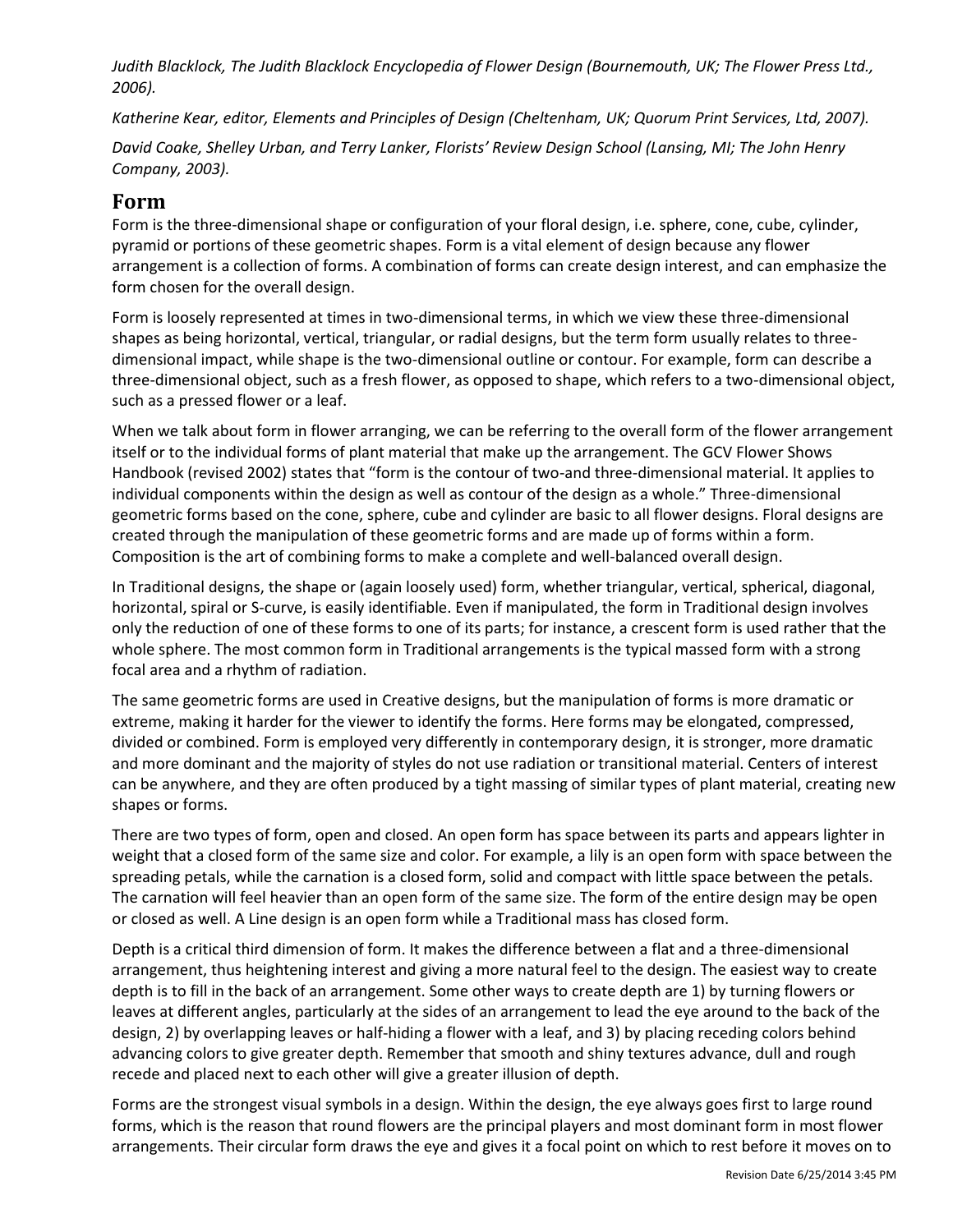absorb the rest of the design. Judith Blacklock recommends when mixing flowers, always include at least one round form, such as a sunflower or open rose. Form can stabilize a design when well used and can upset balance if wrongly placed.

All the material for these notes has been gathered from the following valuable references:

*Betty Belcher, Creative Flower Arranging (Portland, OR; Timber Press, 1993), 58.*

*Judith Blacklock, The Judith Blacklock Encyclopedia of Flower Design (Bournemouth, UK; The Flower Press Ltd., 2006), 8-14.* 

*GCV Flower Shows Handbook (revised 2002)* 

*Katherine Kear, editor, Elements and Principles of Design (Cheltenham, UK; Quorum Print Services, Ltd, 2007), 25.* 

#### **Size**

Another of the elements of design that you may not see mentioned in some references is the element of size.

The GCV Flower Shows Handbook (online) states that size is the visual dimension of line, shape, form and space.

Size does not have to be defined but an understanding of its visual effect is necessary. Although each floral component has both visual and actual dimensions, size as it relates to design is only concerned with the visual or apparent. Unlike actual size, visual size varies with the distance from the viewer, in comparison to other objects viewed simultaneously, and according to the color and texture of the component. A large object seen from far away is apparently small in size; when a small object is seen next to a large object, the small object appears smaller and larger object even larger. Advancing hues and white or very light values of color make an object appear larger in size. Remember that dark colors reduce visual size. A course texture, by breaking up the light reflections, makes an object appear smaller; smoother, shiny textures make an object appear visually larger.

Actual size may be small and delicate or large and bold, but the importance of a form in a design is most dependent on its visual size. However, a very large specimen will always be more important than a smaller specimen of the same flower, whatever the design. A small miniature rose would be beautiful on a bedside table, but lost on the altar of a church. Size is closely related to the design principles of proportion and scales as well.

The material for these notes has been gathered from the following valuable resources:

*Betty Belcher, Creative Flower Arranging (Portland, OR; Timber Press, 1993).* 

*Judith Blacklock, The Judith Blacklock Encyclopedia of Flower Design (Bournemouth, UK; The Flower Press Ltd., 2006).* 

*Marie S. Miller, New Dimensions in Floral Designs (North Bend, OR; Wedferd Publications, 1981).* 

# **Pattern**

The elements of design are the basic visual components used in producing your flower arrangement. The elements are the ingredients of your design: the objects to be arranged, the constituent parts used to create the floral composition itself. They are the visual qualities used in creating the design.

However, while several of the elements we have studied are included in most lists of design elements, many others vary according to each list's author. In researching elements of design, I found that Color, Texture, Space, Line and Form appeared on most lists. Pattern and Light, both found on the GCV list, are included less often.

Whether included or not in an element list, it is useful to understand the part that pattern can play in flower arranging. Pattern can be vital in achieving rhythm in a design by the repetition of color, form, or line as well as by harnessing the pattern in the floral material itself.

Pattern as described in the GCV Flower Shows Handbook is "the visual quality created by a combination of lines, forms, colors, texture and spaces in the design. It is dependent on illumination".

Other descriptions of pattern are:

1. a repeated combination of line, form, color, texture and/or space.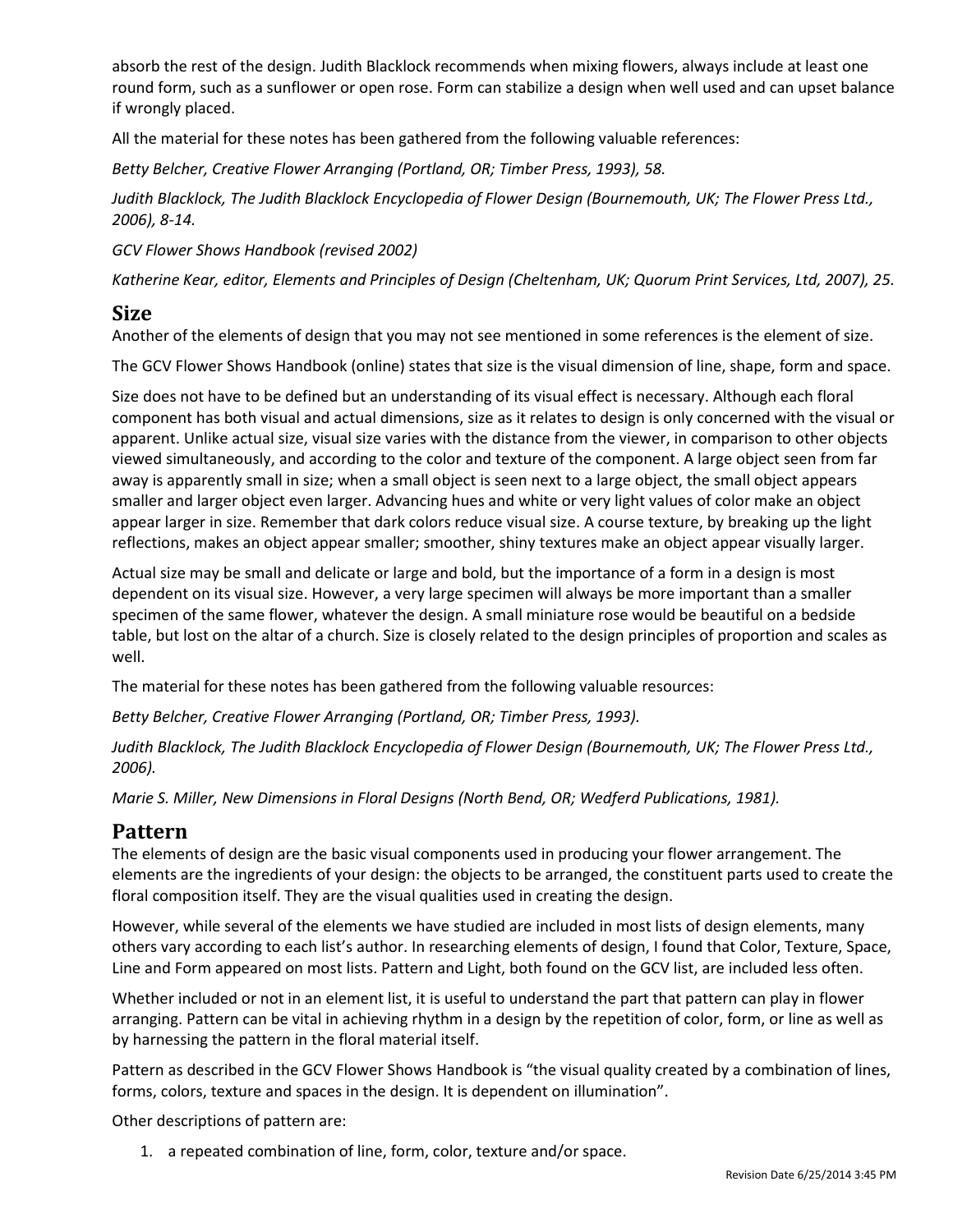2. the interplay of solid, spaces, and color evoking repetition. Pattern may be found in plant material (petals, florets, stems, veining, foliage, etc.) or within a design (repeating an element).

Pattern also applies to the contour of a composition as well as the grouping of materials within the design.

An additional pattern to consider is that of the natural material itself. Think of the patterns created by stems, petals, and foliage in your plant material. For example, notice the similar tubular shape of some palm spates and the calla lily or the linear pattern of a gladiola stem and bamboo. These examples are but two of many plant materials having similarity of pattern, which may serve to unify a design although the materials may be unrelated in other ways. The related harmony of shape and texture in container and floral material also shows imaginative selection of materials.<sup>16</sup> Try to use patterns you see in your materials to repeat in your overall design.

Being aware of the patterns in your materials and your overall design help you to create a design with harmony. Pattern relates to continuity, since the distribution of lines and forms can proceed logically, creating good rhythm or be disjointed, disrupting unity in the design. So you see that the pattern of the arrangement and the pattern of the individual materials influence each other. Consistency is desired, and the patterns within the body of the design should repeat the outline.

Additionally, the arrangement of colors within the design determines the color pattern and establishes color rhythm.

Patterns are of different kinds–intricate, bold, open, dense, regular, irregular. The pattern of the materials often identifies the style as traditional, contemporary, or Asian.<sup>17</sup> In contemporary design pattern can be irregular and unpredictible

The material for these notes has been gathered from the following references:

*Allied Florists of Houston, Principles and Elements of Floral Design. [http://alliedfloristsofhouston.org](http://alliedfloristsofhouston.org/)*

*Amalie Adler Ascher, The Complete Flower Arranger (New York, NY; Simon and Schuster, 1974)* 

*Betty Belcher, Creative Flower Arranging (Portland, Oregon; Timber Press, 1998)* 

*Esther Veramae Hamil, The Enclyclopedia of Judging and Exhibiting (St. Ignatius, Montana; Ponderosa Publishers, 1976* 

*The Little Garden Club of Rye, Understanding Flower Design. http://lgcofrye.com.* 

## **Texture**

As an element of floral design, texture refers to the tangible and visible surface quality of plant and arranging materials. Texture can be coarse or fine, smooth or rough, shiny or dull, and it can be either physical (noticeable to the touch) or visual (noticeable to the eye) or both.

Texture as described in the GCV Flower Shows Handbook is the visual surface quality of the components of flower arranging, e.g. rough vs. smooth, dull vs. shiny.

#### **Considerations**

Contrast of texture is vital for good design. When designing an arrangement, successfully incorporating a variety of textures will increase visual interest. Contrast of textures can provide a dynamic factor, contributing excitement, attracting attention and relieving monotony. However, using too many textures or combining some textures that are extremely different can detract from the arrangement; a balance must exist. When more than one texture is being incorporated into the design, it is necessary to include a form that is plain and smooth, to give a calm contrast to the other texture(s) in the design. This smooth texture is particularly found in leaves,

<sup>16</sup> Esther Veramae Hamil, *The Enclyclopedia of Judging and Exhibiting* (St. Ignatius, Montana; Ponderosa Publishers, 1976), 348.

<sup>17</sup> Amalie Adler Ascher, *The Complete Flower Arranger* (New York, NY; Simon and Schuster, 1974), 34.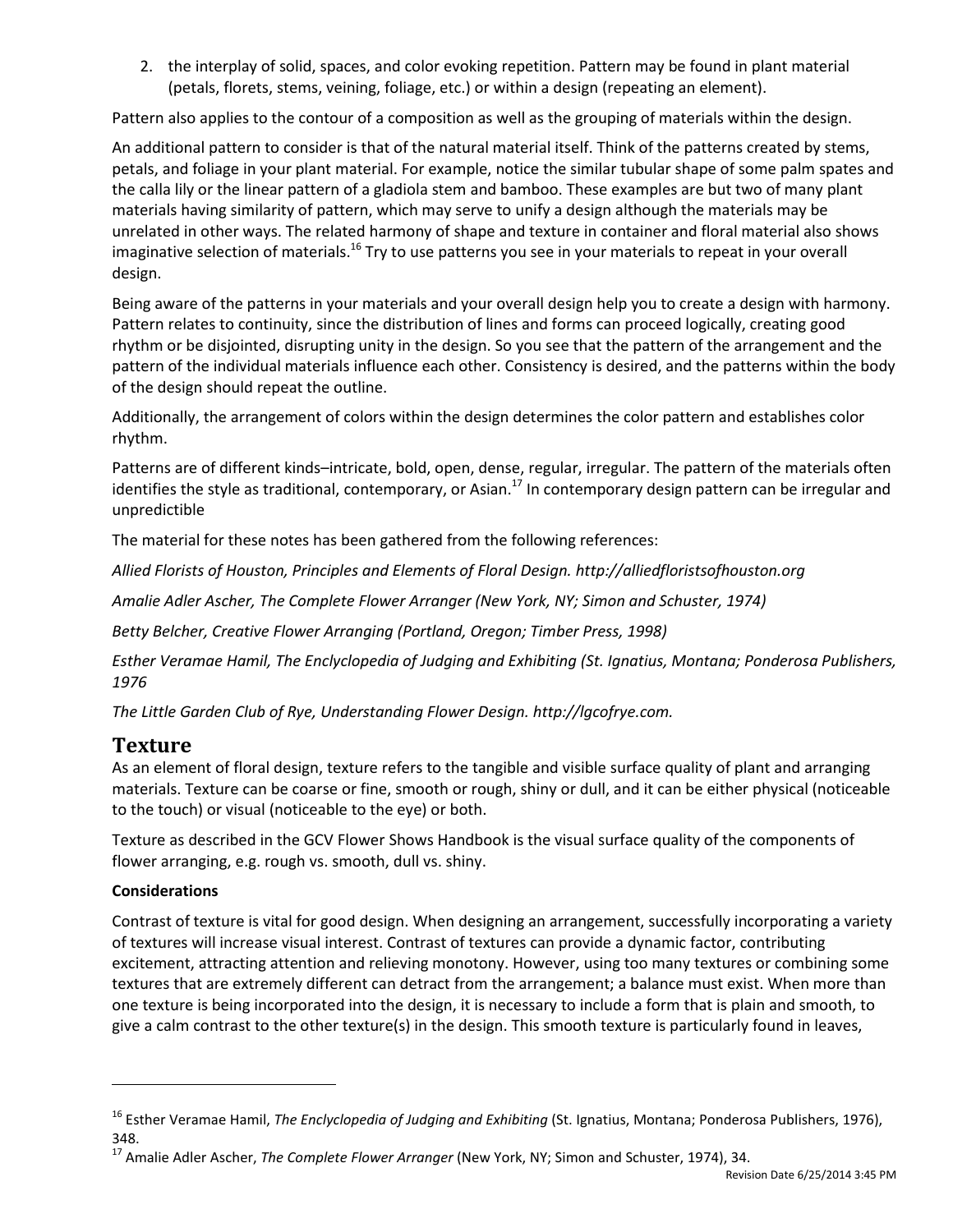such as ivy and hosta; many single-petaled flowers, such as dahlia and Rudbeckia; as well as in houseplant leaves and some fruits and vegetables. Always include a smooth texture in every design.<sup>18</sup>

One texture should be dominant with the others being of less importance in order to encourage the eye to travel through the design. Repetition of textures can achieve a rhythmical sequence. Rough textures hold the attention longer than smooth and appear to advance while smooth surfaces seem to recede. This can be used to create depth in a design. The manner in which texture is distributed through a design can affect balance as well. Coarse textures appear visually heavier than smooth or fine textures. A shiny leaf can be placed centrally for strong interest in a traditional design where more visual weight is required. When combining textures in traditional floral design, the coarse or rough-textured materials are best placed in and near the focal area while the fine or smooth-textured materials are best places away from the focal area.<sup>19</sup>

The impact of texture is greater in monochromatic arrangements because it is not obscured by the color scheme. Texture can also be used as an expressive means of communication by capturing a mood or eliciting a response. Plant materials should have characteristics related to the idea they are intended to convey to interpret a theme or further the atmosphere implied. Materials with smooth, shiny, fine or velvety textures, such as glazed ceramic or polished silver containers, Astilbe or roses, lend a formal feeling to arrangements as well as a more female persona. Rough, dull, or coarse textures found in weathered crocks, mosses or Proteas, usually impart a casual feeling and create a more male feeling.

Combining materials with similar textural qualities creates comfortable, pleasing harmony and unity while combining materials with contrasting textures increases visual interest and typically results in more contemporary, adventurous design.

Exaggerated contrasts in texture are often played against each other in abstract design.

Flowers and foliage should be chosen with the textures of the container and accessories in mind so that the desired harmony or contrast is achieved.

# **Color**

Of all the elements of floral design, **color** is undoubtedly the ingredient that draws the most immediate attention and causes the strongest response from the viewer. The human eye experiences color physically, mentally and emotionally, and color relationships present a compelling and exciting element in flower arranging.

Color preferences vary greatly from individual to individual, and there is no definite right or wrong with color. Any color scheme that makes an expressive statement is valid.<sup>20</sup> However, knowledge of the theory of color and awareness of the effective use of this powerful element of design are invaluable to the flower arranger.<sup>21</sup>

The Flower Shows Handbook from he Garden Club of Virginia uses the following definition of color. "The visual response of the eye to light waves. There is a corresponding relationship between the principles of design and color. Warm colors (yellow, red, orange) seem to move forward. Cool colors (blue, green, violet) recede and seem farther away. An area of cool color will seem smaller than an equal area of warm color. The qualities of color are:

**Hue or Chroma**: The specific name of a color such as "red," "green", etc.

**Value**: The lightness or darkness of a color. Pink is a light value of red obtained by adding white. It is called a tint. Maroon is a dark value of red obtained by adding black and is called a shade.

**Intensity**: The brilliance or dullness of a color."

<sup>18</sup> Judith Blacklock, *The Judith Blacklock Encyclopedia of Flower Design* (Bournemouth, UK; The Flower Press Ltd., 2006), 14.

<sup>19</sup> Katherine Kear, editor, *Elements and Principles of Design* (Cheltenham, UK; Quorum Print Services, Ltd, 2007), 67-70.

<sup>&</sup>lt;sup>20</sup> [\[1\] J](http://www.gcvirginia.org/members/gcv-business-content.cfm?ArticleID=311#_ftnref)udith Blacklock, The Judith Blacklock Encyclopedia of Flower Design (Bournemouth, UK; The Flower Press Ltd., 2006), 14.

<sup>&</sup>lt;sup>21</sup> Katherine Kear, editor, Elements and Principles of Design (Cheltenham, UK; Quorum Print Services, Ltd, 2007), 14.